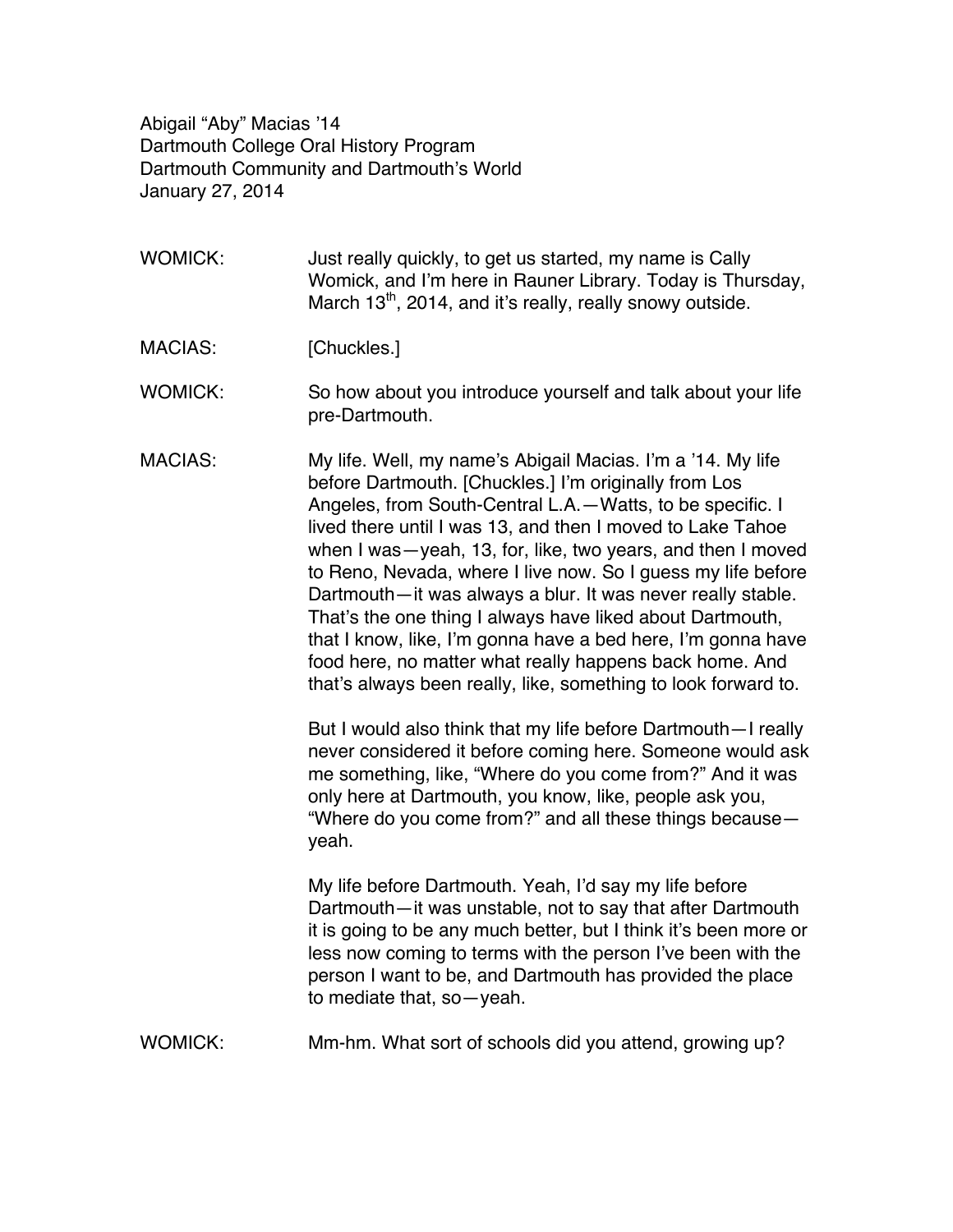- MACIAS: I attended public schools all my life, but I guess when people ask about public schools, you know, they think about inner cities, I guess. I went to schools where students were predominantly Latino, and the majority of them were on free or reduced lunch.
- WOMICK: So how did you hear about Dartmouth and decide to come here?
- MACIAS: Oh, my God, Dartmouth. This is the running joke in my family. I didn't want to come to Dartmouth. My dream school, growing up in L.A., was USC. To be a Trojan was, like, IT in my family, and we all looked forward to football season. But I didn't get into USC, right? [Chuckles.] But I got into Dartmouth, and the way that happened was that I had ten free application waivers due to being on free and reduced lunch and after applying to nine schools, I could not think of another school I wanted to apply to, so I went through all the schools that, like, didn't require any extra supplements, and Dartmouth was on the list, and was, like, *That looks cool*.

So I applied, and I got in. And then after I got in was when I did more research, and I learned, you know, like, it's an Ivy League school and it's all these other things. And I was, like, *Wow, that's pretty cool.* But it was never something that I knew in the back of my mind, like, *I want to go to an Ivy League school.* Like, not at all. It just happened.

- WOMICK: Uh-huh. So how did you decide to come here? Like, getting from, like, not knowing about it at all and applying.
- MACIAS: [Chuckles.] Yeah. Just, when the other admission letters started coming in, I compared the financial aid packages right away, and I knew that Dartmouth was it for me, in that sense. But then, when I got my admission letter from Berkeley, I was, like, *Oh, my God, I wanna go to Berkeley so bad!* But, again, it would cost more to go to Berkeley, and, like, just the loan for one year there was what it would cost me to go all four years to Dartmouth and still not accrue as much interest debt as I would have gone there. So that's when I just decided, you know, *I'm just gonna go across country and just risk it. Why not?*
- WOMICK: Had you ever been across country?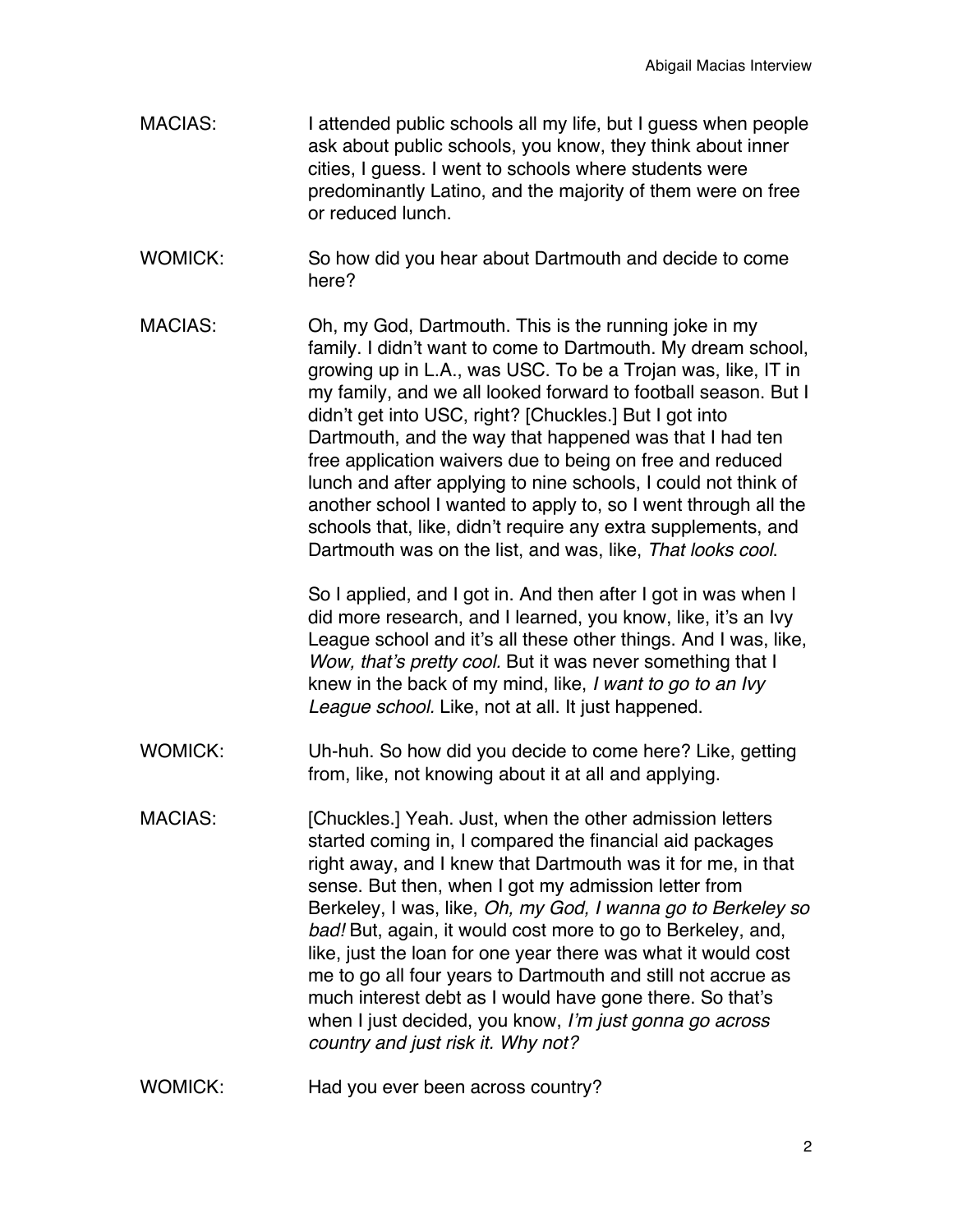MACIAS: Oh, no. I think the last time I was in a plane, I think, I was 5, and I went to Mexico with my parents, or 8. But this was the first time I flew alone, and it was terrifying 'cause, you know, to go from one point and then to go to Boston and see the Atlantic and all those things that are really, really overwhelming.

> And to come to the wilderness. That was even more terrifying. I was, like, *Oh, my God.* It wasn't pretty. At first it was really quite scary.

- WOMICK: Uh-huh. What did your friends and family think about you coming to Dartmouth?
- MACIAS: Uh. Hmm. My mom—my family—I know they're very, very proud of me 'cause I was going—you know, like, they came to the United States with the idea that one of us would go to college and, like, fulfill all these things that—you know, people come to America for a better life. But it wasn't really until, like, it hit her that, like, you know, I was gonna leave our home, and I was probably not gonna be the same person that she had raised—I think that's when, like, she started getting more and more scared as the day came that I was going to leave.

It means, I think, more now to her, seeing that, like, one, I haven't changed. But also, you know, like, other people—I guess the people who need to know what Dartmouth is know and the people who don't really need to know, don't know.

As in, you know, like at my mom's job—she works at a retirement home with elderly people, and most of them know what Dartmouth is. So when they, like, see, like, her shirt or something, they go, "Oh, my God, Dartmouth. Who goes to Dartmouth?" And that's usually a really interesting conversation for her because she doesn't know, but through them she's learned that it's a pretty big deal.

So, yeah, so for me, I guess, it provides a validation that my family always wanted but not necessarily needed.

WOMICK: Mm-hm. Cool.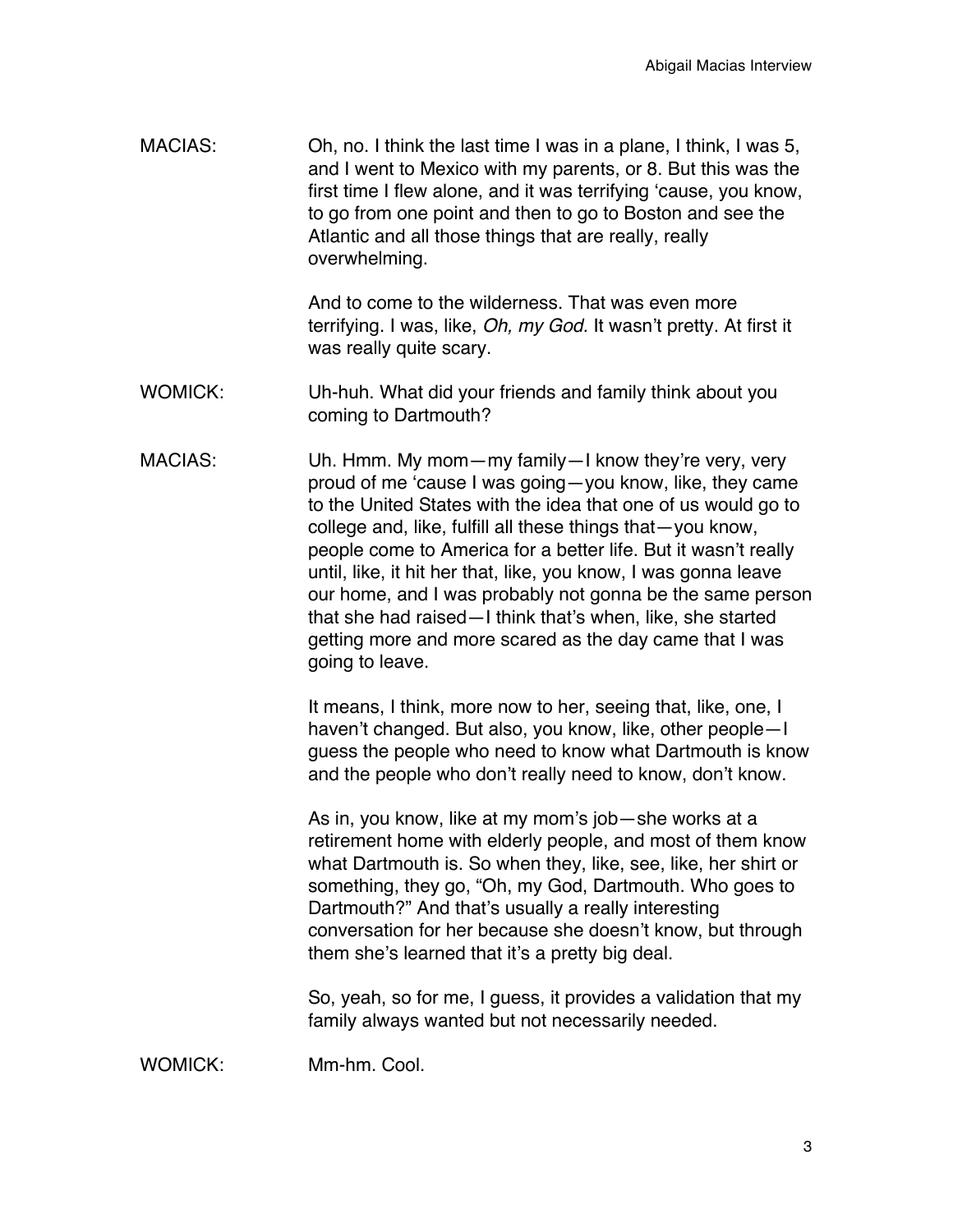So how was your experience first getting to Dartmouth? Like, the first week on the ground here.

MACIAS: Oh man, it sucked. I remember I cried the first day. I cried the first day, and then I had to go to trips the next day, and, like, not that was even better—like, it still sucked. I didn't—I really couldn't connect with the people I was there with. And they tried really hard, my trip leaders, so I really thank them for that, but I could not do it. I could not bring myself to push myself out of my comfort zone. So that was the first week.

> But then, like, when I came back from trips I did FYSEP, which is the First-Year Student Enrichment Program, which is a Pre-O program dedicated to helping, you know, first gen students, like, bridge the gap between high school and college. And that was it for me. That was super helpful. I did not feel anymore, like, left out. I felt like these were my people. And they have been my people.

Like, now, we're about to do, like, our closing dinner in a few weeks, like—since freshman year now, and it's been great to have had that. But, yeah. I don't know what it would have been like if I didn't have FYSEP. I think I would have just stayed in my room, probably, not made friends.

- WOMICK: Mmm. What about your freshman floor?
- MACIAS: Oh. [Chuckles.] You know, it wasn't—they were nice. You know, my freshman floor—they were nice. But I think many of them were really religious, and I am too but not to the point where—like, I'm never gonna be in church, like, every Sunday. Like, that's not me, and I think that's what they expected. So that just set off, like this weird tension of, like, what do you think it means to be a Christian and what doesn't? So after a while, like, I just shut off and didn't spend time with them.
- WOMICK: Mm-hm. Yeah. So the FYSEP people were your people.

MACIAS: Yeah, for sure.

WOMICK: What sort of things did you all do together?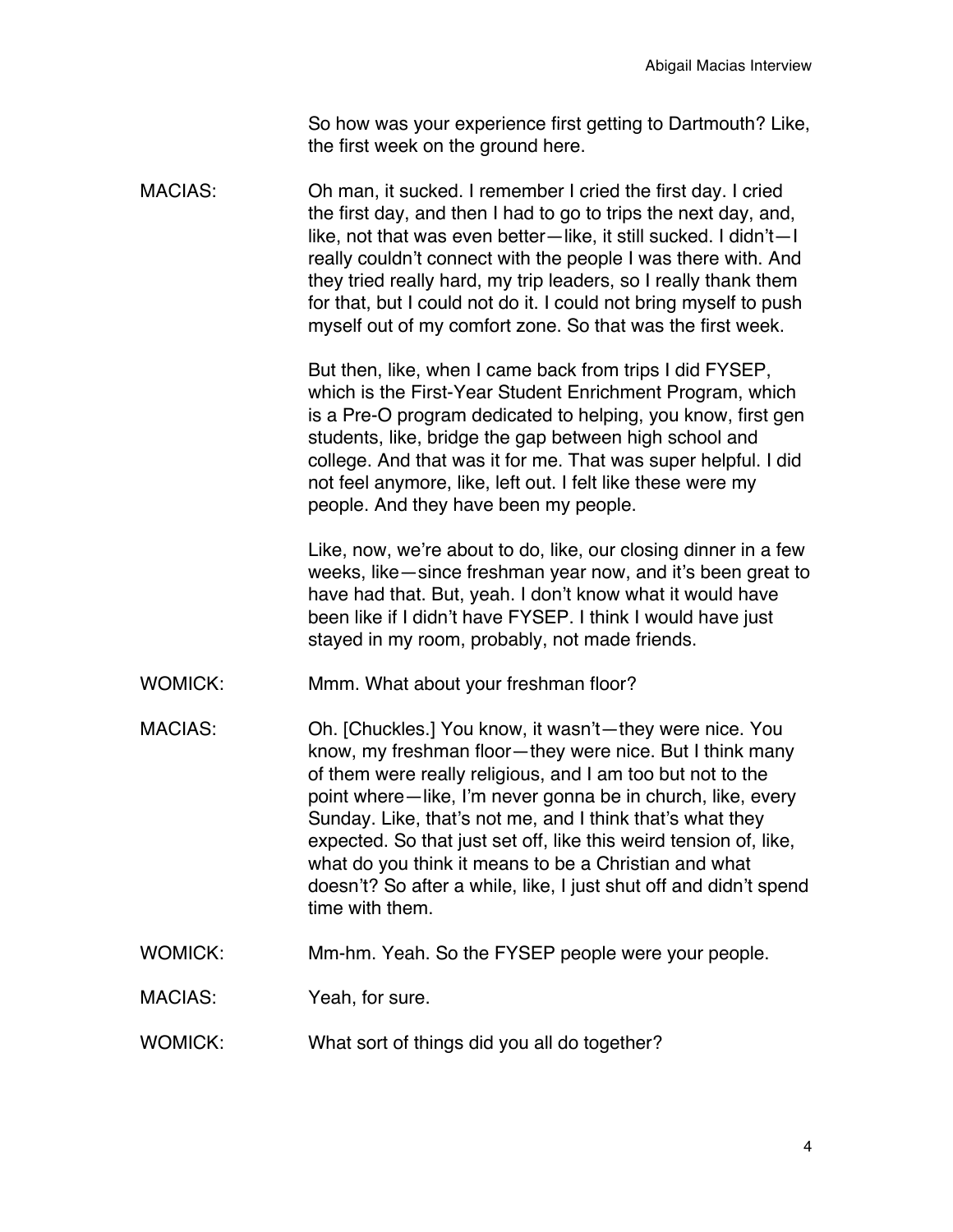| MACIAS:        | Oh, man. So besides Pre-O, you know, we went to<br>orientation, and we did lectures together. We did all these<br>things. But there was just some moments where, like, they<br>would, like, take us bowling and do stuff. Like, we went<br>hiking. None of us had gone hiking 'cause most of us are<br>from cities, and we're, like, "What? What is this?"                                                                                                                                                                                                                                                                                        |
|----------------|---------------------------------------------------------------------------------------------------------------------------------------------------------------------------------------------------------------------------------------------------------------------------------------------------------------------------------------------------------------------------------------------------------------------------------------------------------------------------------------------------------------------------------------------------------------------------------------------------------------------------------------------------|
|                | So it's so funny. You know, like, we think we're so tough,<br>like, coming from Such-and-such place, but then you put us<br>in the wilderness and it's-                                                                                                                                                                                                                                                                                                                                                                                                                                                                                           |
| <b>WOMICK:</b> | [Laughs.]                                                                                                                                                                                                                                                                                                                                                                                                                                                                                                                                                                                                                                         |
| <b>MACIAS:</b> | It's just not, compared to all these other things. So it was<br>that. Like, it was very quick to break down all our barriers<br>that we had put up. And it was also really good about making<br>us identify why, right away, why we came here. And most of<br>us said, you know, like, our families. But, like, FYSEP was<br>really good also about making us realize that we're here for<br>ourselves as well, so we never feel like we have to live up to<br>some, like, unattainable goal. Like, we are doing something<br>for ourselves, and I think that's been really nice to remember<br>at times when it seems super, super overwhelming. |
| <b>WOMICK:</b> | Mm-hm. Yeah.                                                                                                                                                                                                                                                                                                                                                                                                                                                                                                                                                                                                                                      |
|                | So thinking about the whole of freshman year, $-$                                                                                                                                                                                                                                                                                                                                                                                                                                                                                                                                                                                                 |
| <b>MACIAS:</b> | Yeah.                                                                                                                                                                                                                                                                                                                                                                                                                                                                                                                                                                                                                                             |
| <b>WOMICK:</b> | -what would you say defined that year? Whether it's friends<br>or classes or activities.                                                                                                                                                                                                                                                                                                                                                                                                                                                                                                                                                          |
| <b>MACIAS:</b> | Oh, my God. Really? Freshman year? OH my God. I would<br>say it was this girl. Oh, my God. This girl, I remember-I<br>always knew, right?-I guess I knew my sexuality. Like, I<br>knew I wasn't straight and I knew I wasn't, like, a lesbian<br>'cause I was, like, I'm into guys. I'm into girls. I'm into people.<br>Like, let's go with that. But I met this girl who is just-I ca--<br>oh, my God. She was so great. Like, she took the world I<br>knew and made it bigger, you know, and all these things.                                                                                                                                  |
|                | But-oh! It was-she was not the nicest person, I guess.<br>You know, when I realized that, like, me not having money                                                                                                                                                                                                                                                                                                                                                                                                                                                                                                                               |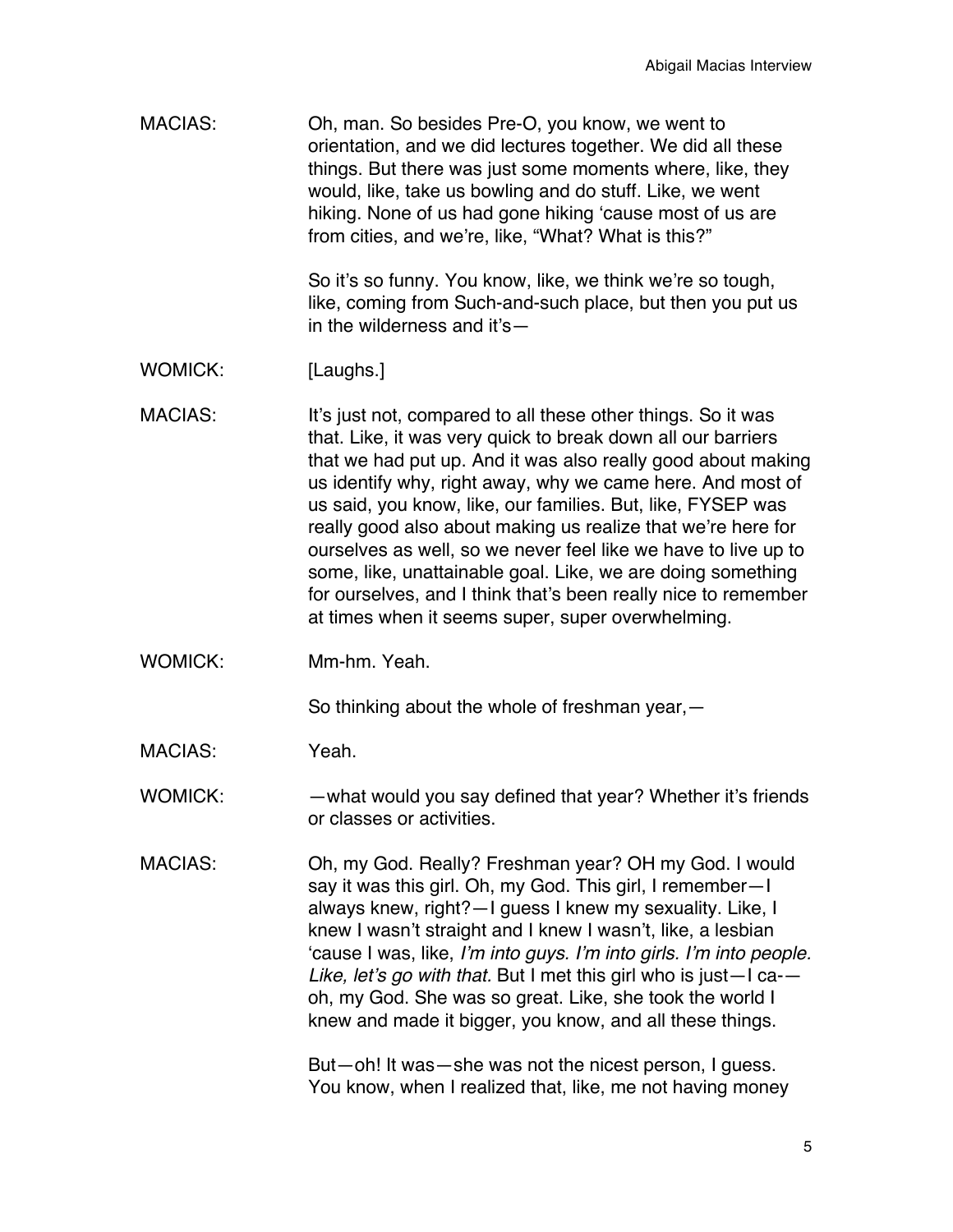or, like, having some experiences she really wanted in a person were always gonna be the determining factor of her not seeing me the way I saw her. And I think that was really, like, hurtful for me. 'Cause I could get the whole, like, you know,—I mean, even if you told me, like, I'm not attractive, I would have got that. I would have so got that. But then I would be, like, *No, that's not true.* So that was really hurtful, to realize the extent to which, like, my self-worth really was tied to, like, having money for some people. It was really, like, heartbreaking. And that's when I was, like, *Wow, this is a real thing. I cannot extract my, like, lack of capital from my self-worth to some people, and I'm gonna have to get over it right now or else it's gonna break me for the rest of the time I'm here*. So it was that [snaps fingers]. That.

- WOMICK: Yeah. So how *did* you work through that?
- MACIAS: I went to Brazil. I applied to the Brazil LSA. I went, and it was just the summer to myself, and really cool people, who also just wanted a way to get away from Dartmouth, and we didn't have anything, like, another internship planned for the summer, so we did the LSA. And that was it.
- WOMICK: Just on the fly?
- MACIAS: Yeah, just on the fly.
- WOMICK: [Laughs.]
- MACIAS: I mean, the application is super easy, so we just, like, applied. Got in.
- WOMICK: Cool. So then going into sophomore year.
- MACIAS: Mhmm.
- WOMICK: What was sophomore year about?
- MACIAS: Figuring out what I really wanted to, like, spend the next four years studying. I came in as an Econ major. I stayed as an Econ major until my sophomore winter, when I realized it was—I dug, you know, the principles of, like, you know, like, how things should work, but I cannot get over the fact that, like, the people I was in class with just were not willing to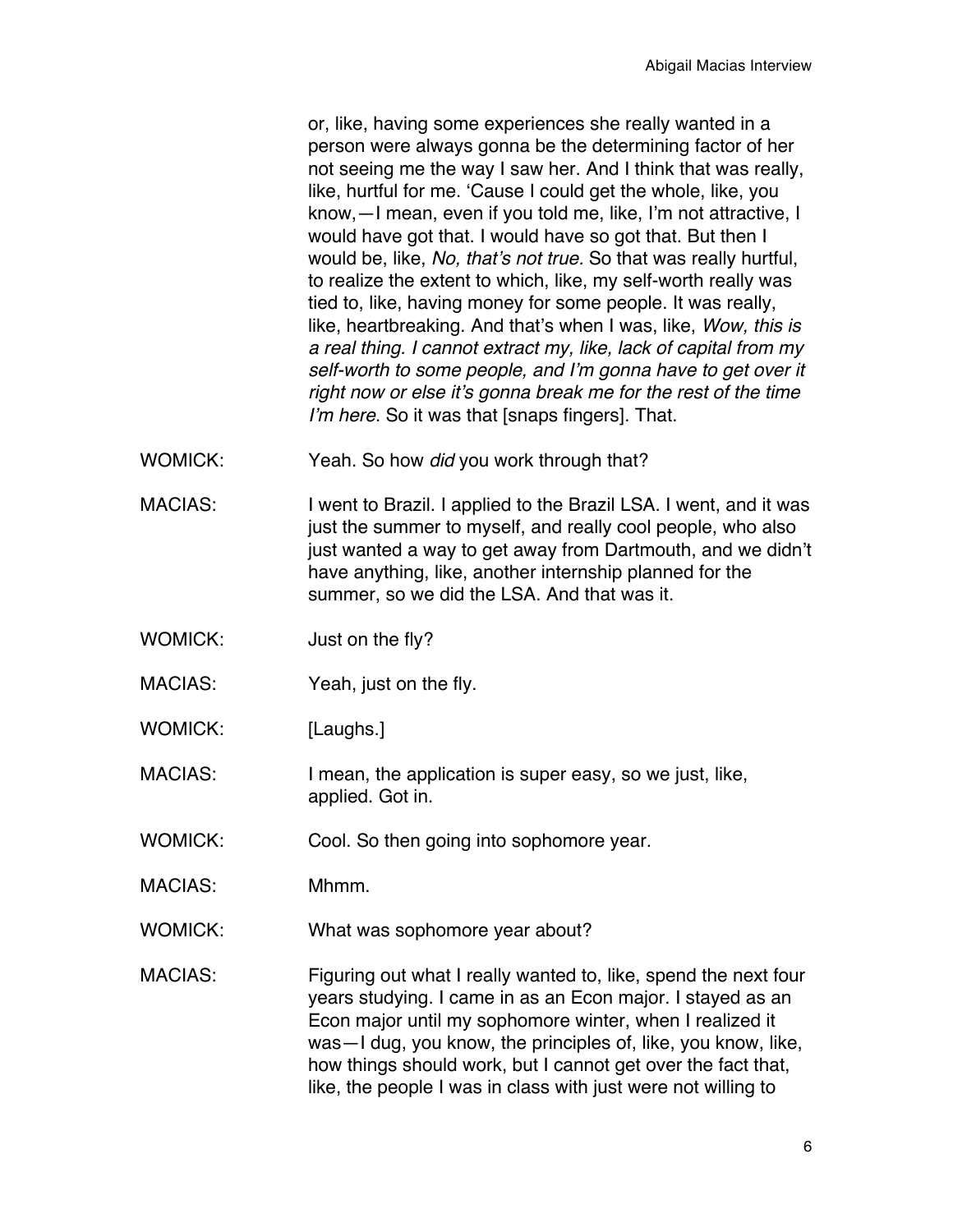work toward those principles. I was, like,—I always thought the economy was just messed up, right? I was, like, *No, it's, like, you guys mess it up. We mess it up.* So once I got that, I was, like, *I cannot put myself through this. I cannot be the investment banker I wanted to be. Like, I'm not gonna fix Wall Street, right?*

WOMICK: Mm-hm.

MACIAS: So I was, like, *What's the next thing that I really love to do?* And I was, like, *Well, I always loved literature, and I always loved the idea that I can, like, command language to the point where I can get to some degree of, like, mutual understanding with other people.* Like, I'd always dug that. I was, like, *Lemme try that again.* So I jumped right back not that, and I loved it. The professor was incredible.

> But then it got to the point where I was, like—my friends and other people started asking me, like, "What are you gonna do with an English degree? Like, you came to Dartmouth to, like, spend four years reading?" And I was, like, "Yeah, I did."

WOMICK: [Chuckles.]

MACIAS: So that was really hard, to explain to, like, a lot of people that, you know, I'm not gonna leave Dartmouth with the, like, six-figure salary that you thought I would be or I thought I would be. And, again, realizing that that was for me, carving that place out of Dartmouth for me within the English department was really important for me sophomore year.

WOMICK: Mm-hm.

MACIAS: Especially with my other friends 'cause, like, they too were hesitant to take—to do majors like that. Like, many of them became, like, Psych majors or Gov majors, but it's, like, it's not what they're passionate about. And it's, like, I've seen them go through these last few years, like, really, like, hating it. And I was, like,—that's the one thing I've been thankful for. I've never hated my major.

WOMICK: Mm-hm. Did you feel like your friend group changed when you changed majors?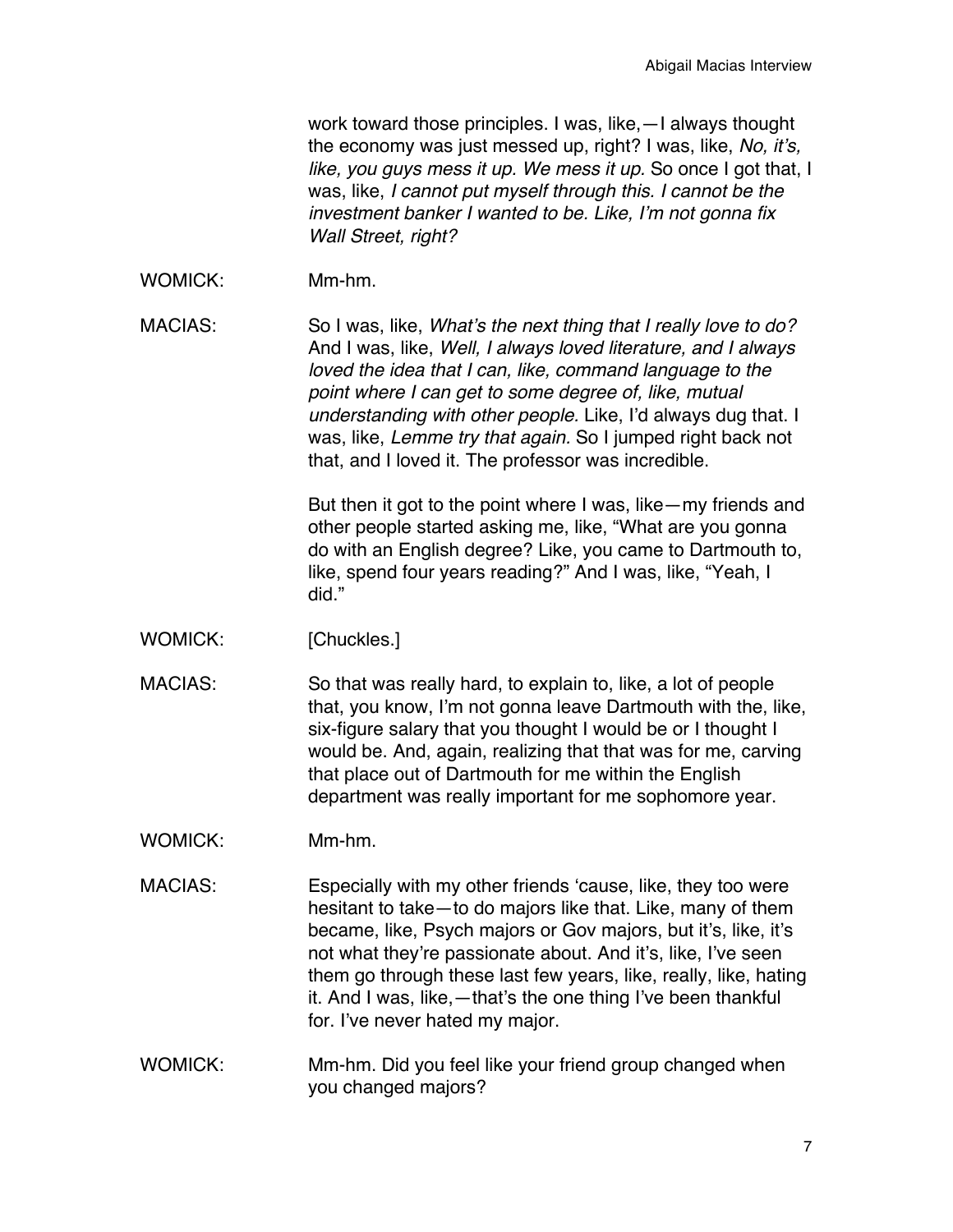- MACIAS: No, no. I think they always knew that, like, "Aby, you're not an Econ person." Like, "Why are you putting yourself through that?" I was, like, "I don't know, either. It makes sense. You know*,* everyone else is an Econ major. Why not me?" And it's, like, well, now I don't care. I'm doing this to be happy, not only to be financially stable. That doesn't scare me, like, what comes after.
- WOMICK: Mm-hm.
- MACIAS: That's fine.
- WOMICK: [Chuckles.]
- MACIAS: Like right now.
- WOMICK: At Dartmouth.
- MACIAS: Yeah, yeah.
- WOMICK: Yeah. What about junior year?
- MACIAS: Junior. Junior year was about—a lot. So my sophomore—so I was on, right, fall all through my freshman summer, and I didn't take my first break until sophomore spring.
- WOMICK: So how many terms on was that?
- MACIAS: Yeah, so it was six.
- WOMICK: Six?

MACIAS: Yeah, I almost did the suicide seven, and it sucks so bad. So when I went home, I was just ready, right, to, like, just not think. So when I think about sophomore year, I think about that, but I also think about me just wanting to go back home and figure out some things.

> And it was during that time that, like, I reconciled with my father. I hadn't talked to him since, like, maybe junior year, sophomore year of high school? Just 'cause my parents got divorced. So that was really big for me. And then, you know,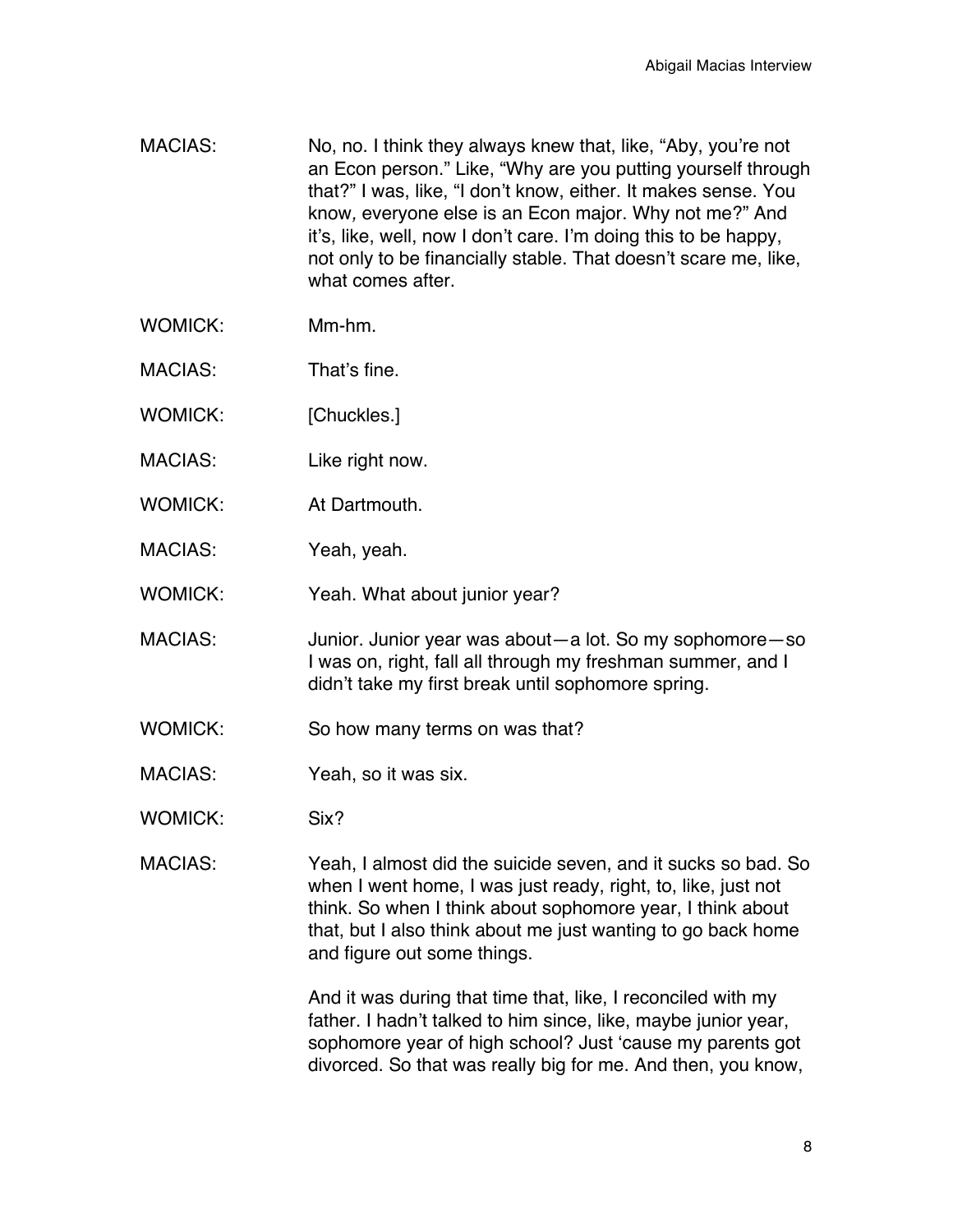I was on this great high because I was, like, *I talked to my dad. Great. Like, I'm making amends.*

But then I came back sophomore year, and all that just went away, and I was just, like, *I still need to resolve some of the things here at Dartmouth that I left behind.* Like, I'd figured out the whole major thing, but there was still, like, for instance, some moments in class where I would be nervous to speak, and I didn't understand why. I never before, like, was self-conscious about it. Like, I just spoke, and I knew what I was saying merited attention.

But I became very self-conscious in that, about the way I spoke, about the way I dressed, about how I presented myself to some professors who I felt maybe didn't necessarily take me as seriously as some of their other students. So it was growing—it was about that, becoming comfortable again with me, being comfortable with the idea that some people would not always be okay with the fact that I can be, like, *Oh, I love Tupac, but I also love, like, F. Scott Fitzgerald as much as I do these things.* Like, that's okay, and realizing that that's why I am. Like, that's me. Just figuring all those things out.

- WOMICK: Wow.
- MACIAS: And going to Ghana. Ghana was great.
- WOMICK: Tell me about Ghana.

MACIAS: Yeah. Ghana. My winter. I went junior winter. 'Cause I was like, *Never again. I will never be here again for winter.* (But here I am.) But I went, and I was a volunteer teacher. And I normally always taught, like, high school students, but there in Ghana I had to teach second and fourth graders. And that was a trip 'cause I've never—no, I avoid elementary school kids like the plague because they are just too much. But these kids were great.

> And I taught English, not, like, you know, like, reinforcing, like, writing skills, but it was, like, getting down to, like, phonics. And, like, you know, *This letter A makes the 'ah' sound*, and just bringing them together, and that was completely different because, like, Dartmouth had never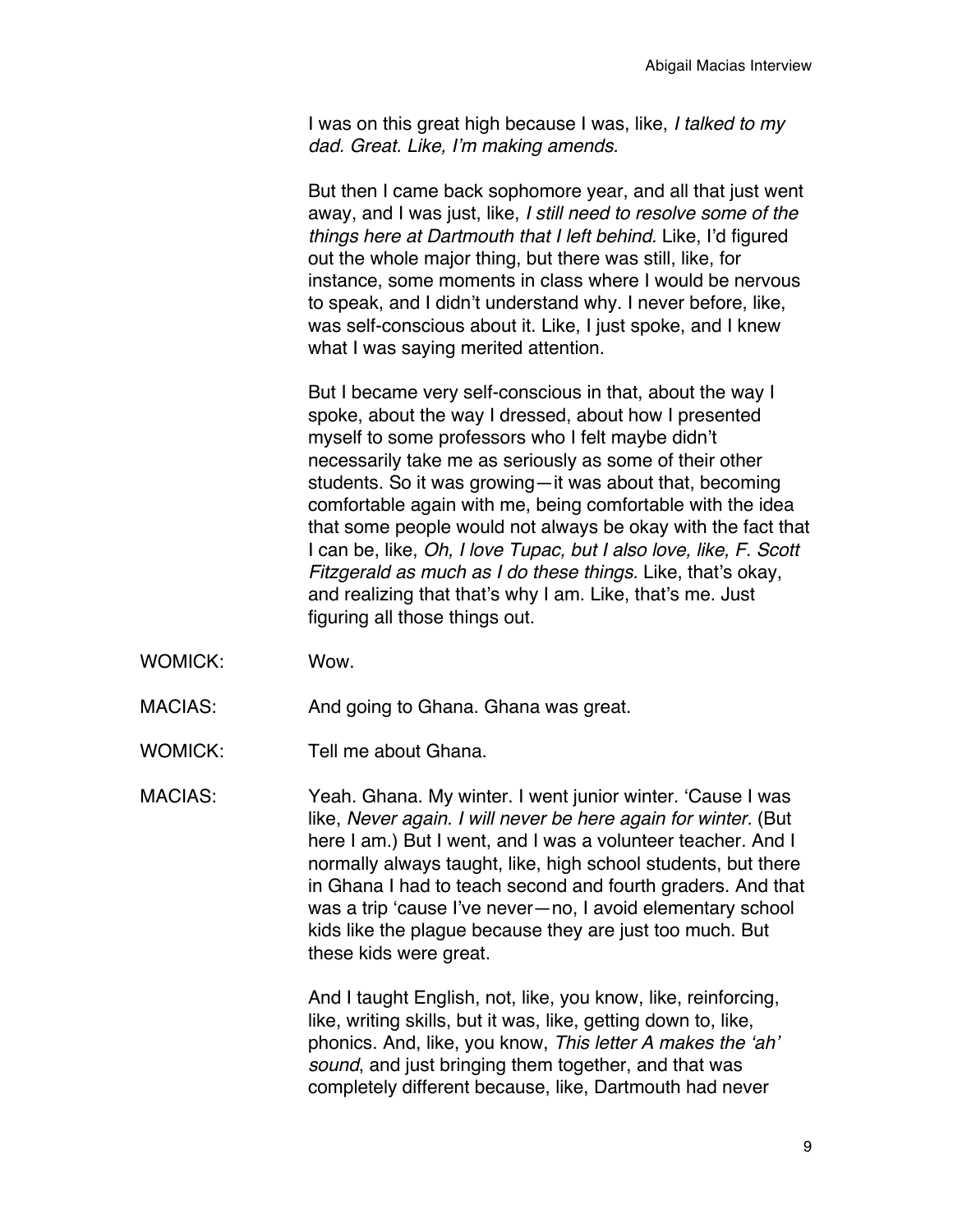prepared me for that—right? Nothing prepares you for that. But it's, like,—I remember, like, things—like, *You remember that 20 page paper, Aby? It got done. You know, this will get done.* So I think like, in some way, like, those transferable moments, like, helped me get through it and made me realize that, you know, like, *Wow, I'm really not the person I was when I first came to Dartmouth, and that's good.*

- WOMICK: Yeah
- MACIAS: That makes me happy.
- WOMICK: Yeah. So did you come straight back to Dartmouth from Ghana?
- MACIAS: Mmm…Did I? Yeah, I did. I came straight back.
- WOMICK: What was that transition like? They're pretty different places, I would imagine.
- MACIAS: Yeah, it was sad. I missed, I guess, all the reflections that the children would give me, but I also just missed—yeah, it was so simple. Like, I would spend all day, like, from seven to, like, five at the school. Then you come home for dinner. You maybe, like, read and shower and go to bed 'cause you're so tired for the next day. And that was it. I didn't have to worry about, like, answering my e-mails or all these things. Yeah, so that was hard.

But it's also just hard to realize—I guess I never thought about my privilege just because I don't think I come—well, I don't come from some, like, from the higher end of the socioeconomic spectrum, but, like, I never thought about, like, me being, like, a lighter -skinned person and what that meant to some people. So it really forced me to reconcile some of those things that I just overlooked. Like colorism within my own family. I was, like, that's not a thing. But, oh, it definitely is a thing. It really is a thing.

- WOMICK: Yeah. And so how did all of this come together for senior year?
- MACIAS: Yeah, for senior year, senior year. So this past summer, I was in D.C., interning at a nonprofit. And that was nice. That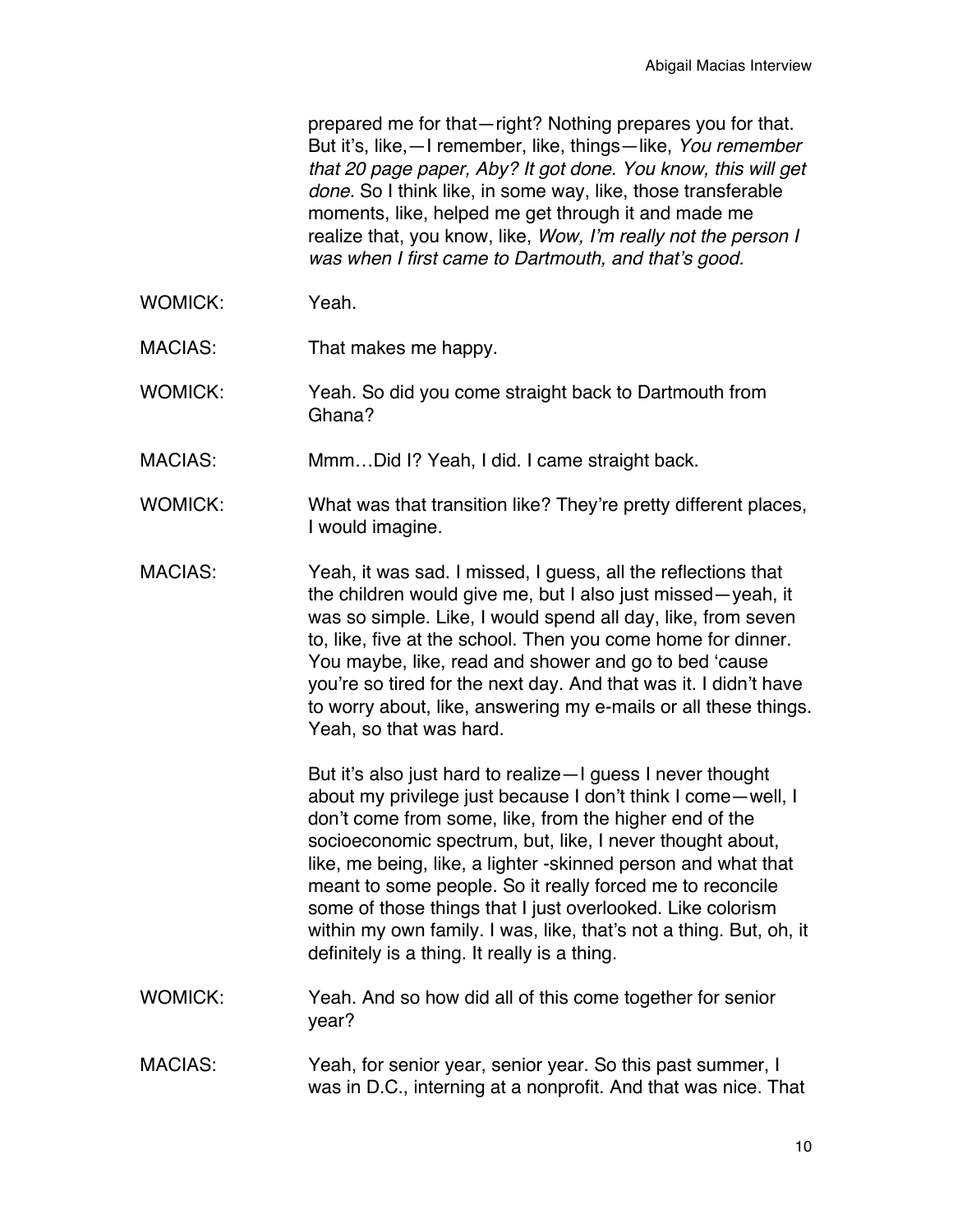was really just a summer to myself. I didn't know anyone in the city. I was just with my host family. I met people, which was great. But I knew that, like, I wanted to do a thesis, right? And I was, like, *Okay, the one thing I want to get in senior year. Like, I cannot leave Dartmouth without, like, one, letting them know that, like, I've spent the last three years reading stuff that, like,—it's been great. But I have yet to read a book in which there's someone that looks like me or my family or people that I grew up with.* So I was, like, *If I'm not gonna read it, I have to write this book, and I'm gonna do it.*

But I also knew going into the, like, the department, although it's super, like, moving towards a more progressive state, it's also been very hesitant to allow some projects like that to happen because they don't have the expertise to support you with that, so it's better to just say, like, *No, don't try it and risk failure*, rather than just, like, *Go and try something that we don't already have in the department.*

But my project proposal got approved, thankfully. I'm working on it, and that's been one of the most rewarding things I've done, to know that I came from being so nervous to, like, even speak in class and be, like, *Aw, I don't know what I'm gonna say is gonna make sense, but, like, here, let me say it.* And now I'll just be, like, *No, this is what I'm gonna say, and either you like it, or disagree, or whatever.* And I think that's what a college education is supposed to do—you know, like, give you a disposition to speak and the confidence to know that what you say is gonna mean something, impact something. So it's good. That for me is my senior project. Like, getting a job—yeah, it's gonna happen at some point. But I've just applied for things, and now it's a matter of, like, playing the waiting game.

WOMICK: Yeah, that game.

So looking towards the spring term, what do you expect it to be like or what do you want it to be like?

MACIAS: I expect it to be a super emotional, super charged. Even right now, like, I feel like I go through so many waves of emotion just 'cause even though maybe I'm having the best day, maybe, like, you know, my best friend got rejected from that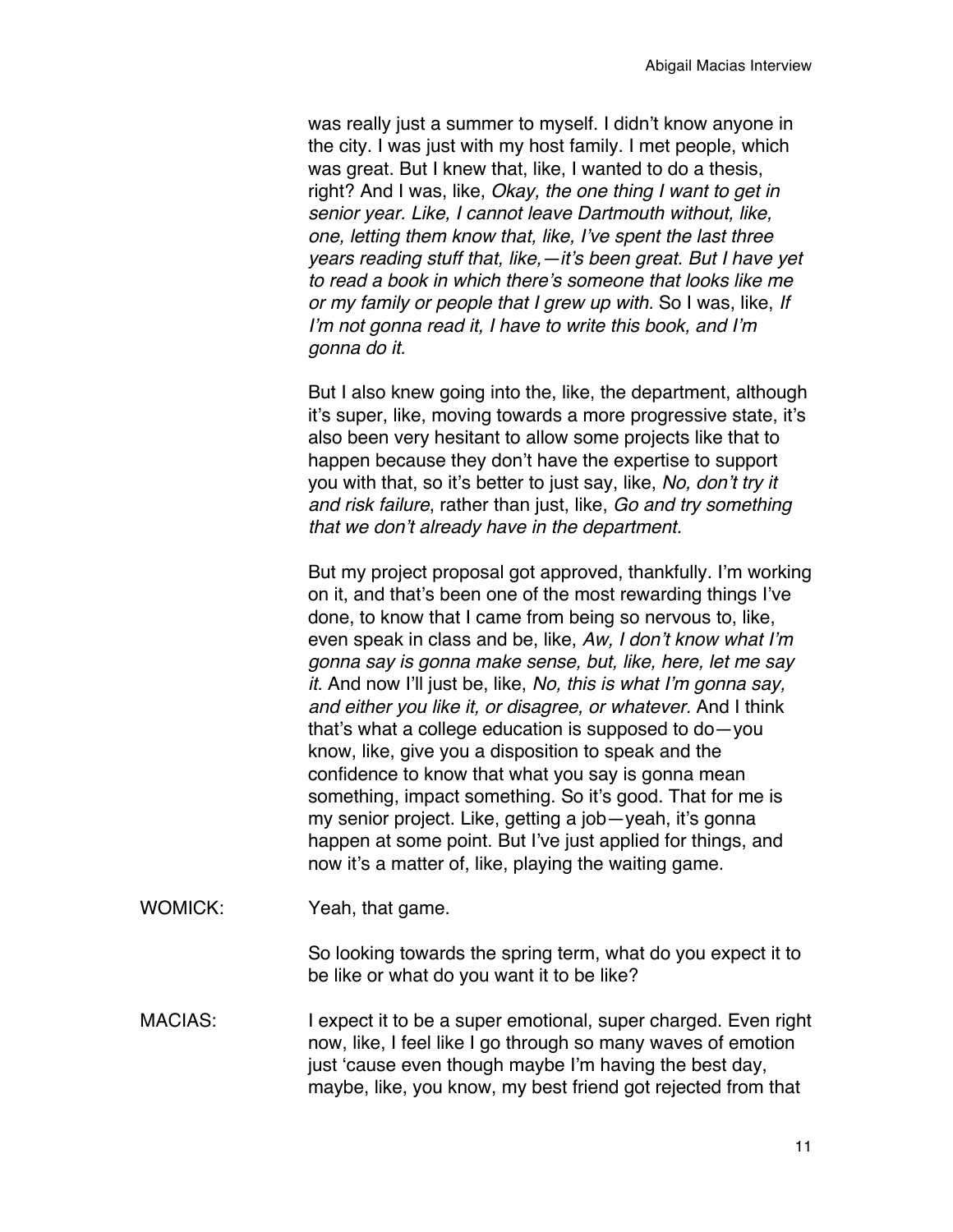grad school program she applied to, so, like, we are all gonna emote 'cause, like, wow.

But also, I guess, coming to terms with, like,—for so long the goal was getting to college, and now I don't know what comes after. That terrifies me so much 'cause it's, like, *All right, I did what my family wanted me to do, but what comes after that?*

But I've realized that I do want to go to grad school. I want to go into a Ph.D. program. When, how—I don't know. But that's something that's in the cards for me. I want to go back to L.A., but I've met someone here now, and I'm just, like, everything's up in the air again. So it's that.

It's all these feelings that, like, I never thought would happen at Dartmouth, finding friends that would make me want to stay here longer.

WOMICK: Mm-hm.

How do you think your upbringing and early years impacted your overall experience here?

MACIAS: Well, for one, like, it definitely—if, like, somebody asked me, like, what I did identify as, I'd be, like, "Oh, I'm Mexican-American, Latina, Chicana." I never had to say that before Dartmouth because it was just a given. You know, you're never forced to, like, play the game of which one is not like the other until you really—which one is not like the other, and that only happened at Dartmouth. So it forced me to, like, become conscious of that fact, that, one, like, *Oh, maybe I am different to some people.* 

> But also the whole history that comes with, like, my—yeah, with my culture, I guess, with being Mexican, not necessarily taking for granted and not being okay when people, like, you know,—I used to be okay and be, like, "Yeah, like, you know, I come from nothing." And it's, like, no, I *don't* come from nothing. Like, Dartmouth didn't make me something. I was always something. It just made me something different, or influenced the person I was.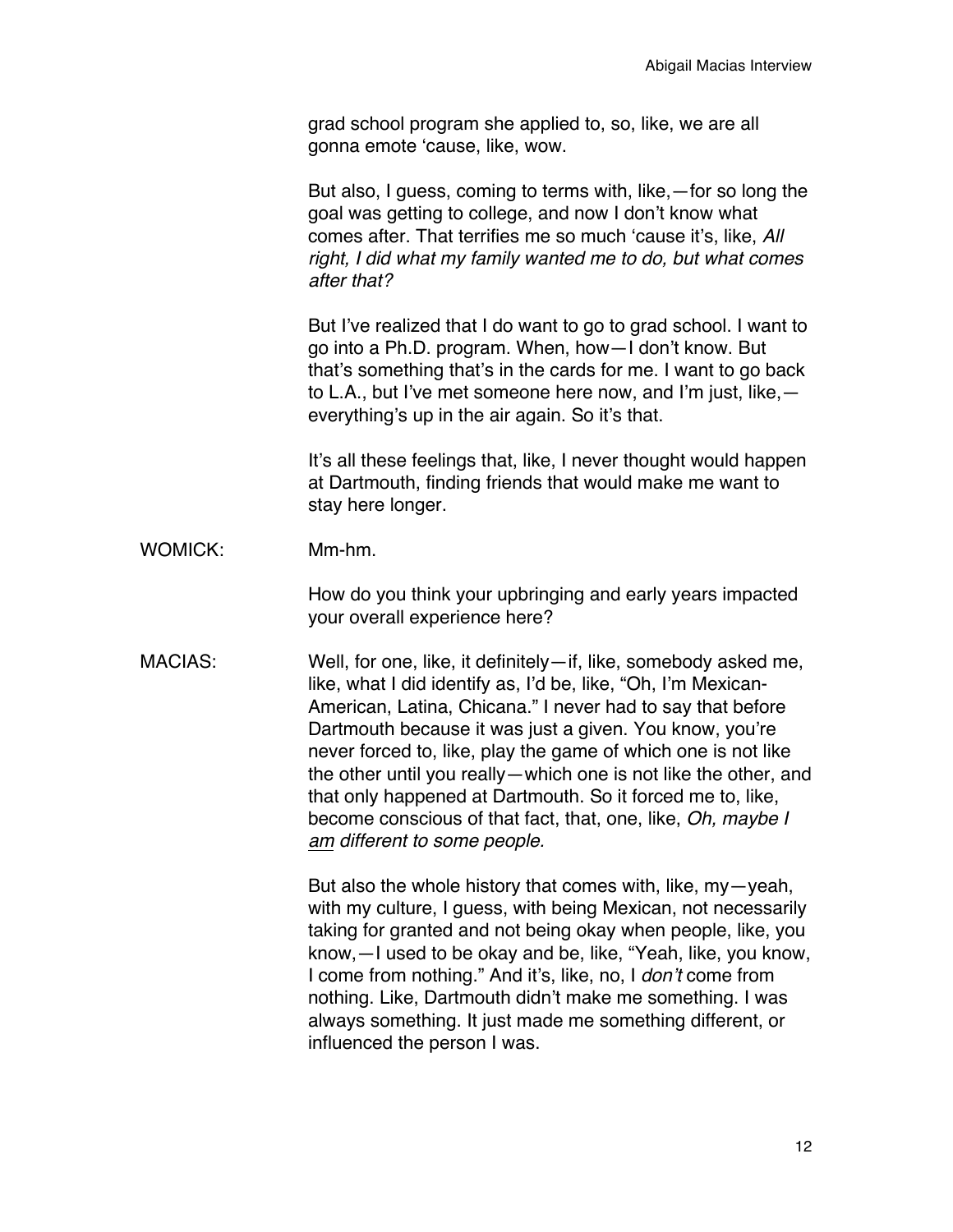So I guess becoming conscious of the narrative that was already behind me and the one that I wanted to make for myself was something that, like, Dartmouth really forced me to do, and really grapple with the fact that, you know, some things—like, when I speak Spanish, how that just alerts some people, and that's okay. If that makes you uncomfortable, okay. That's you're deal. That's not my problem.

So I guess that's what Dartmouth really—really pushes me every day to be uncomfortable and willing to make other people uncomfortable.

WOMICK: Mm-hm. Yeah.

Would you say that there have been times here when other people make you feel uncomfortable?

MACIAS: Oh, yeah. Totally, totally. [Chuckles.] My first week—I guess part of the reason—I should elaborate why the first week sucked—was I remember this girl just asked me out of nowhere, like, in Spanish if I had papers. And was, like, "What? What do you mean if I have papers? Like, you mean, like, documentation?" "Like, yeah. Like, 'cause you're Mexican." And I was, like, "What?" I was like, *You don't ask that!* Like, who asks that? And I just stood there, like, aghast for a good ten minutes until I realized how offended I was and how—I started wondering, like, if there was this big sign on my forehead that said, like, oh, "Undocumented person right here, You know, this way."

> And all these weird things, 'cause, like, I never thought about myself like that. I was, like, I don't think I have an accent, for one. So I guess I never thought I had the markers that make me specifically Mexican. Yeah, and when I realized that that was there, I felt really, really bad. I felt ashamed of being Mexican, of being poor, of not having, like, my family's name on some wall or, like, something. You know, I felt really bad.

And I didn't understand why I, like, my values were so shot down by that one comment. And for a while, I think I really harbored resentment towards that person. I mean, still, let's be real. Whenever I see her across campus, I get so angry, 'cause it's, like, *For so long you made me feel so less than,*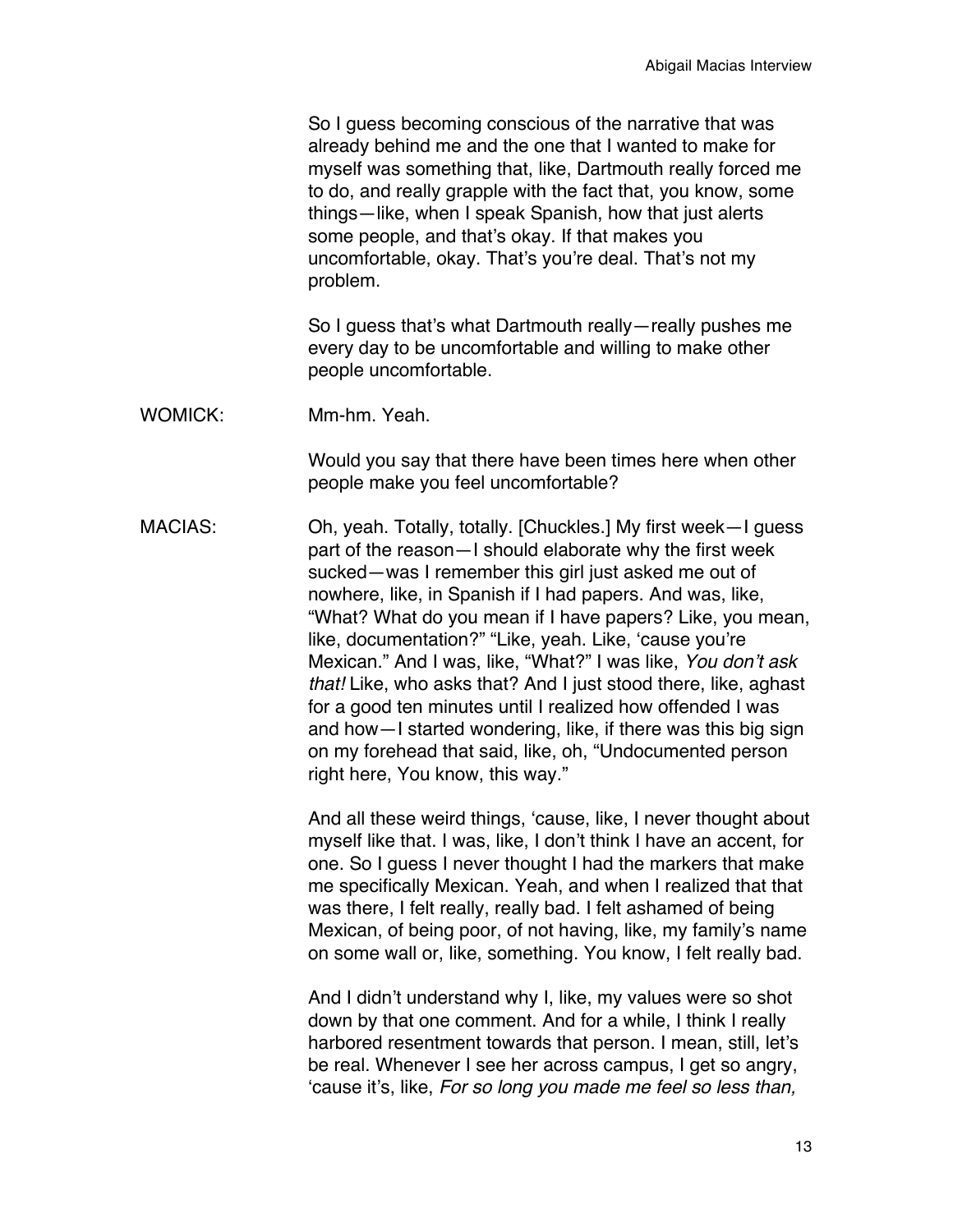*and you'll never know that. But, you know what? Forget you. You don't matter. You're irrelevant to my life now.*

But, yeah, I just think the fact that I don't think people—but why wouldn't they accept me, like, if I'm confident in who I am? I don't know why that upset me so much or why it, like, it hurts me to talk about it. But it's there.

- WOMICK: Mm-hm. It's fair for that to be upsetting. Really.
- MACIAS: Yeah.
- WOMICK: This brings to mind to me a lot of the discussions that I've heard around the Freedom Budget. People are always asking—I guess the top five questions I've heard, you know, why do they want to be called something other than "illegal immigrant?" That just comes up.
- MACIAS: Yeah.
- WOMICK: I don't know. I think there's a lot of ignorance here surrounding what makes people feel othered that way.
- MACIAS: Yeah.
- WOMICK: Yeah.

So thinking about Dartmouth as a whole, would you say that there *is* such a thing as a cohesive community here or anything that ties people together?

MACIAS: [Long pause.] Oh, gosh, this is a good question. I guess, yes, ideally, yes because—just because I found my, like, close network, so, like, obviously there's something that pulls us together, and it hasn't been the fact that, you know, like, yes, it does help that we all come from, like, I guess "minority" or whatever backgrounds.

> But I think that there's something to be said, like,—there's something to be said for people that, like, even don't come from backgrounds like that, that I've met here, that, you know, like, we've struggled through, like, that 20-page paper together, and through that we found, like, so many other things. And I think there's a commitment to—I don't even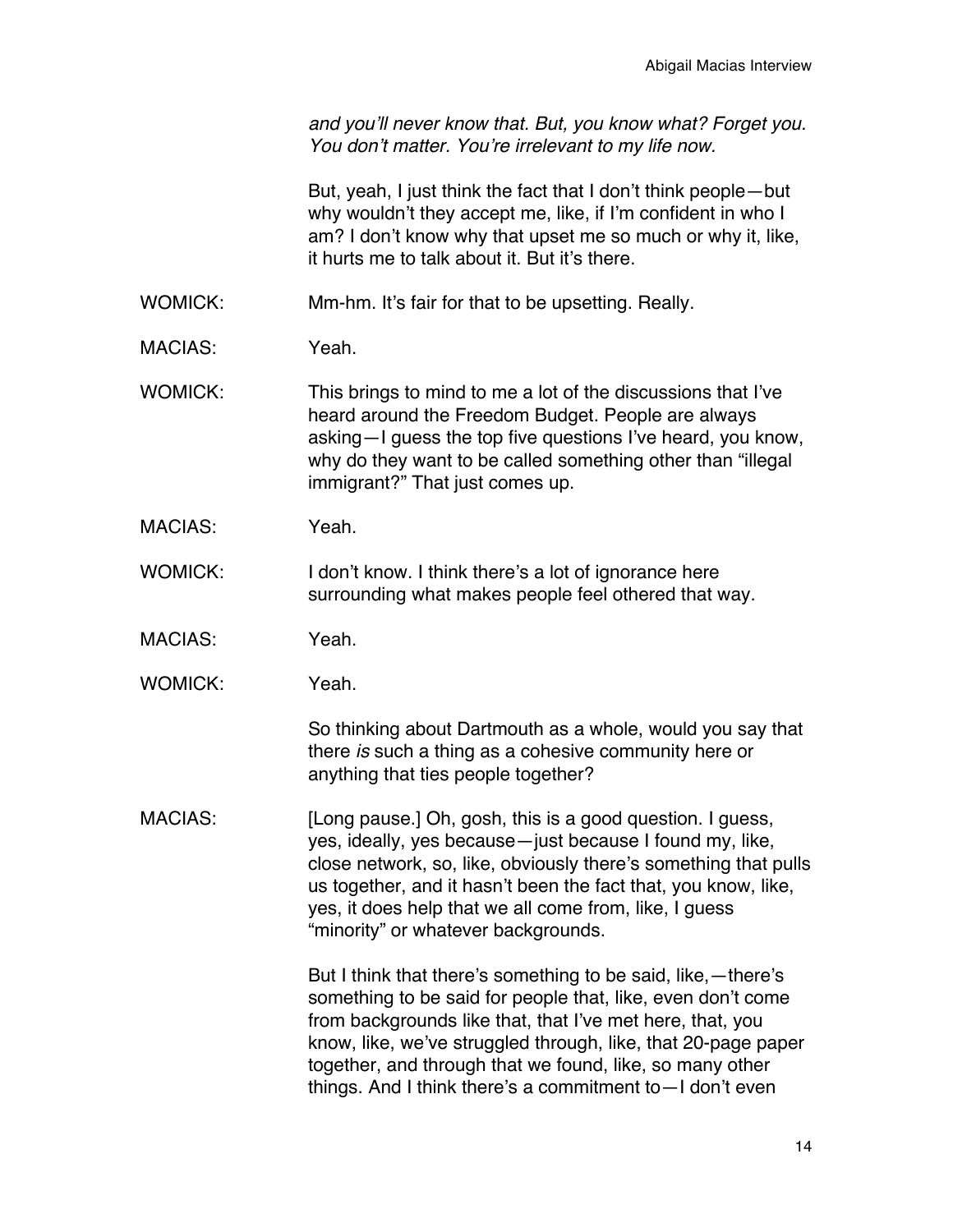know how to word it, but I really do like to think that most people at Dartmouth understand that, you know, you come here to get the tools you need to go back to some community and address the problems that have been entrenched there for so long. I like to think that's what people come here to do. That's what *I* came here to do. And the people that I've met here are doing that as well. But I know that's not the case, right? But I think that's one thing that I like to think people come here for.

But besides that, I can't think—no. Like, I'm not even gonna say, like, coming together to school in the tundra bonds us because I really don't think that.

- WOMICK: [Chuckles.]
- MACIAS: I've heard that—some people have told me, like, "You know, like, oh, like, you know, we're trudging through the snow together. We're gonna remember this at, like, our fifty year reunion." I'm, like, *No, I'm not gonna remember that at my fifty year reunion.* Like, I'm just gonna be those moments, like,—yeah, they were, like a lot, but I don't think that was, like, *the*, like, character-building moments that I've had here.
- WOMICK: Mm-hm.
- MACIAS: So—yeah.

WOMICK: What would you say have been the most character-building moments you've had here?

MACIAS: The most character-building moments. [Pause.] I remember…I remember being in one of my English classes. It was a seminar, and we were talking about—for some reason, it was early black American literature, and somehow the discussion turned to Obama and all these other things, and I remember this moment where, like, this guy just belittled me so much for, like, just for being a woman. And I could either, like, have taken it or, whatever, bowed out gracefully, but it was, like,—the professor, looked at me—he was, like, *Are you gonna address this or not? Because I'm not. Like, this is your fight.*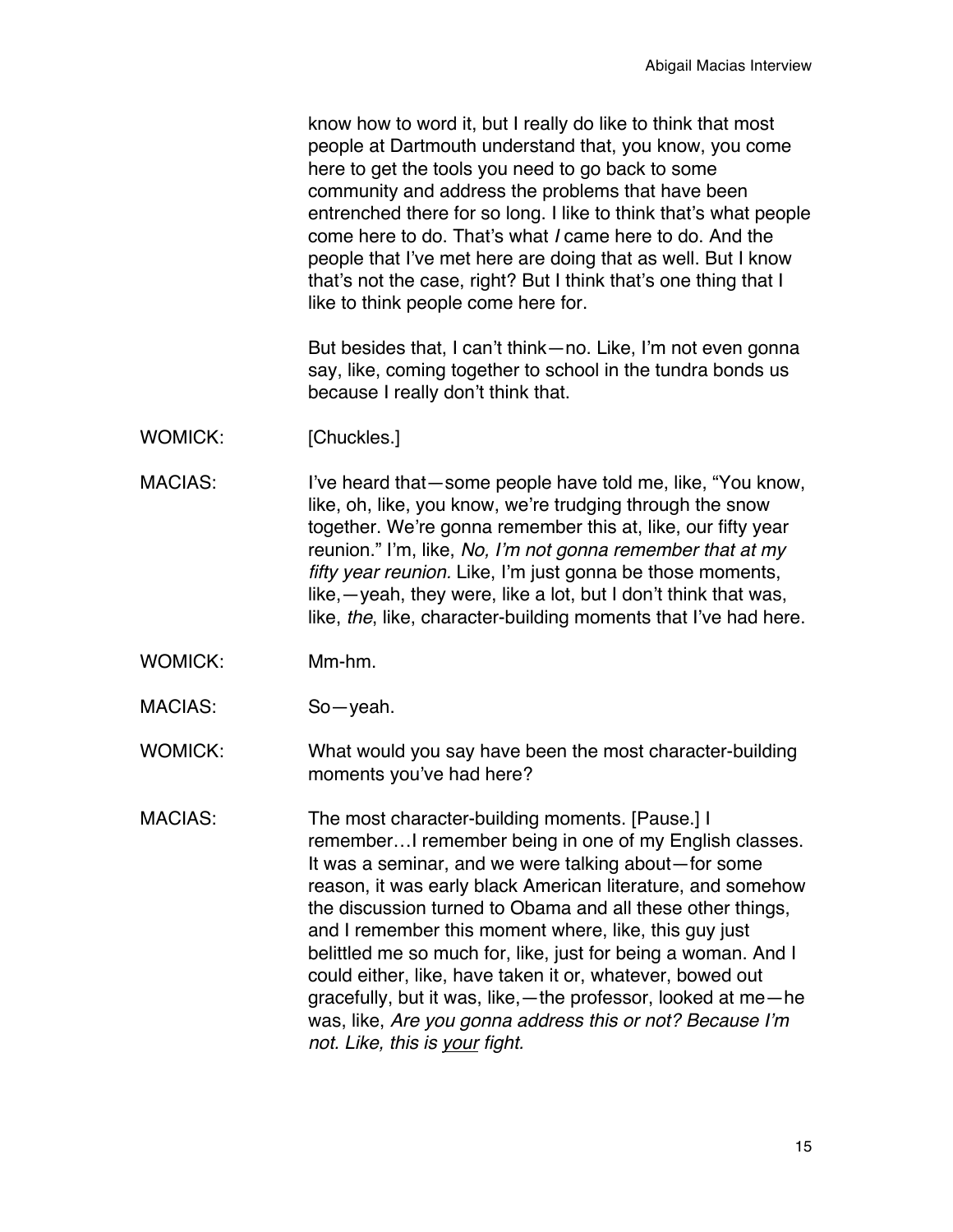I was, like,—like, *How am I gonna let this boy know that, like, I'm not less than because I don't have a penis?* But I found it—I just, like, boned him in the argument, and it was great. But I guess in that moment, 'cause for so long, when I was growing up in L.A., you know, you do handle things physically. Like, you have a fight, and that's settled. There is no questions asked. It don't—it was hard to be, like, *Oh, words. Okay, use them.* So for me that was a big characterbuilding moment—like, finding new ways to apply everything that I've actually learned here at Dartmouth. And not to say that, like, that form of discourse—I'm gonna privilege it over the other ones I have learned all my life, but there is something to be said to understand that which "others" you, how they "other" you and how to use it against them. Really, I guess—yeah, that was a big moment for me.

- WOMICK: And the professor said nothing?
- MACIAS: Yeah. No, he didn't say anything.
- WOMICK: Wow.

What role do you say you've played in the community here, and what groups you've been a part of and how you've been a part of them?

MACIAS: I've been thinking about that a lot. 'Cause people, like, when they ask me something–or, like, you know, when you apply to things—like, I always, felt like, *Oh, like, at one point I was president of La Alianza Latina*, you know. Because when I first came in here, that was the first immediate community besides FYSEP that I found. That's not to say,—I'm never not gonna say I'm not Latina, but I've found other communities that, like,—other ways that I can be a Latina and find other ways to express that—you know, whether it's through academics, whether it's through other positions, like my internships, the fact that I want to get my Ph.D. in, like, Chicano studies, you know. That, for example, you don't have to go to every party that La Alianza Latina to show that you're with the community. And I felt for so long that that was the way you showed that you were in solidarity with them.

> And at times I felt myself at odds with, you know, not being Latina enough or not being brown enough. So for me, if I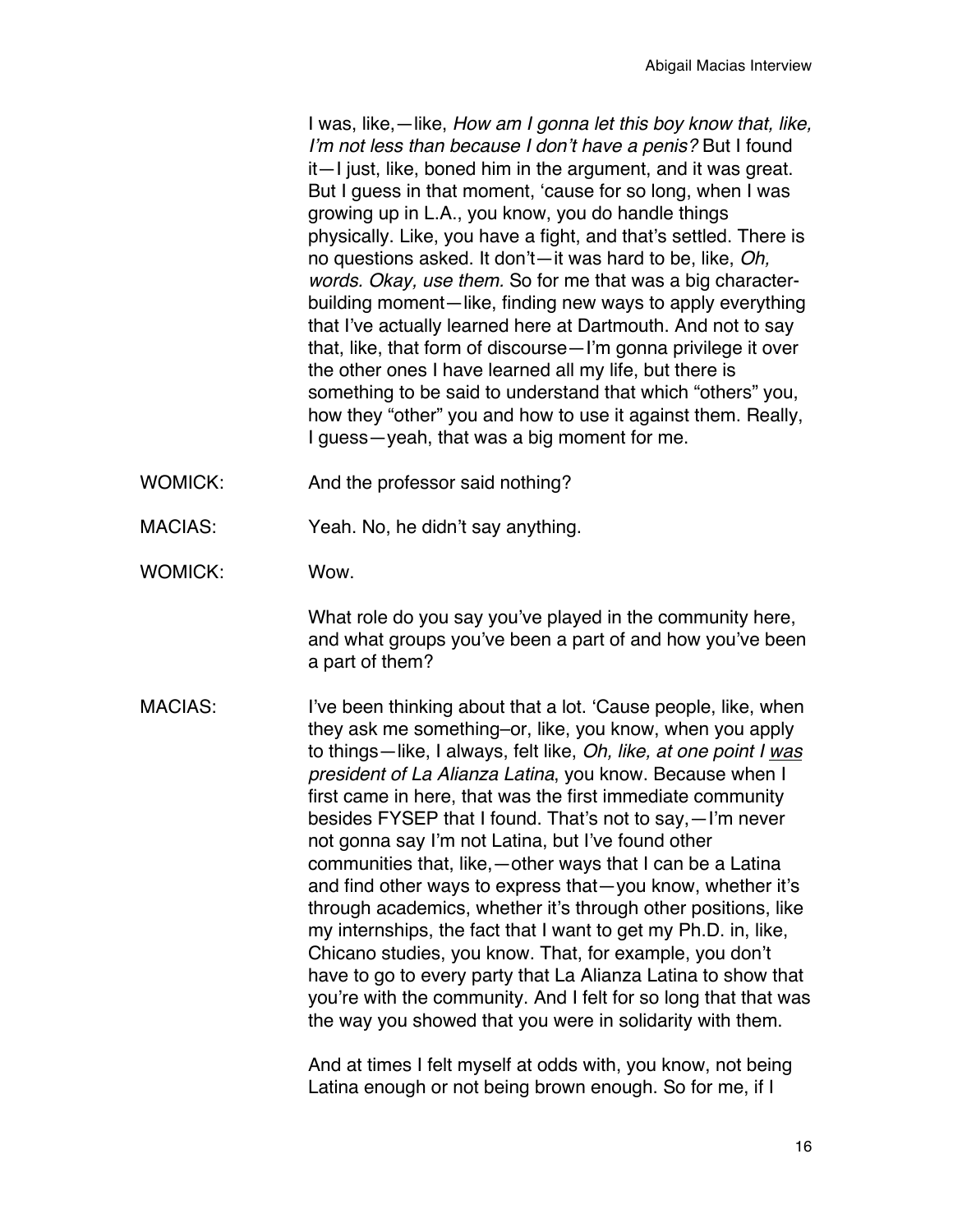were to say my role, I guess it's just, like, expanding that understanding of what it means to be that. 'Cause I can't imagine anybody ever telling me or saying to me, like, "Well, Aby Macias, she doesn't identify Latina." It's like, no, I definitely do, but you're not gonna find me anymore at every single party, at every single pre-game 'cause it's, like, that's just not who I am anymore.

And I think—I don't think I'm the kind of person that takes people's things—or, like, their bullshit too lightly. If I have a problem with you, I'm gonna direct it to you. And whether you like confrontation or not, like, we're gonna have it out right then and there.

- WOMICK: [Chuckles.]
- MACIAS: And I guess that's my role in the community. Like, that's why I think I'm not afraid to be critical or vocal about some things. But that's not to say I'm going to be also super thoughtless. Like, there's a way to go about things. There's a way to make sure that your voice is heard in certain moments rather than others. But, yeah, I guess I'm just not one to be complicit anymore.
- WOMICK: Is that something you think you learned at Dartmouth specifically?
- MACIAS: Oh, definitely, yeah. I remember there was a time when I would be upset when people would even insinuate that, like,—like, I would get so mad when people talked about, like, things, like, as in socialism and communism and all these other things that, like, would be better for people like me, for being poor. But it's, like, *Oh no, no*. Like, *Capitalism. Like, there's definitely, like,—if I work hard enough I'm gonna get there.* And it was, like, realizing really about, like, *No. Like, this is not gonna be one way that I'm gonna make it out.*

This was really, really hard for me 'cause it's, like, I've internalized so many of those things. Like, you know, that metaphor—or the idea, like, you know, you pull your bootstraps up or whatever. But it's, like, I never had bootstraps or, like, boots to pull up, so what the fuck am *I*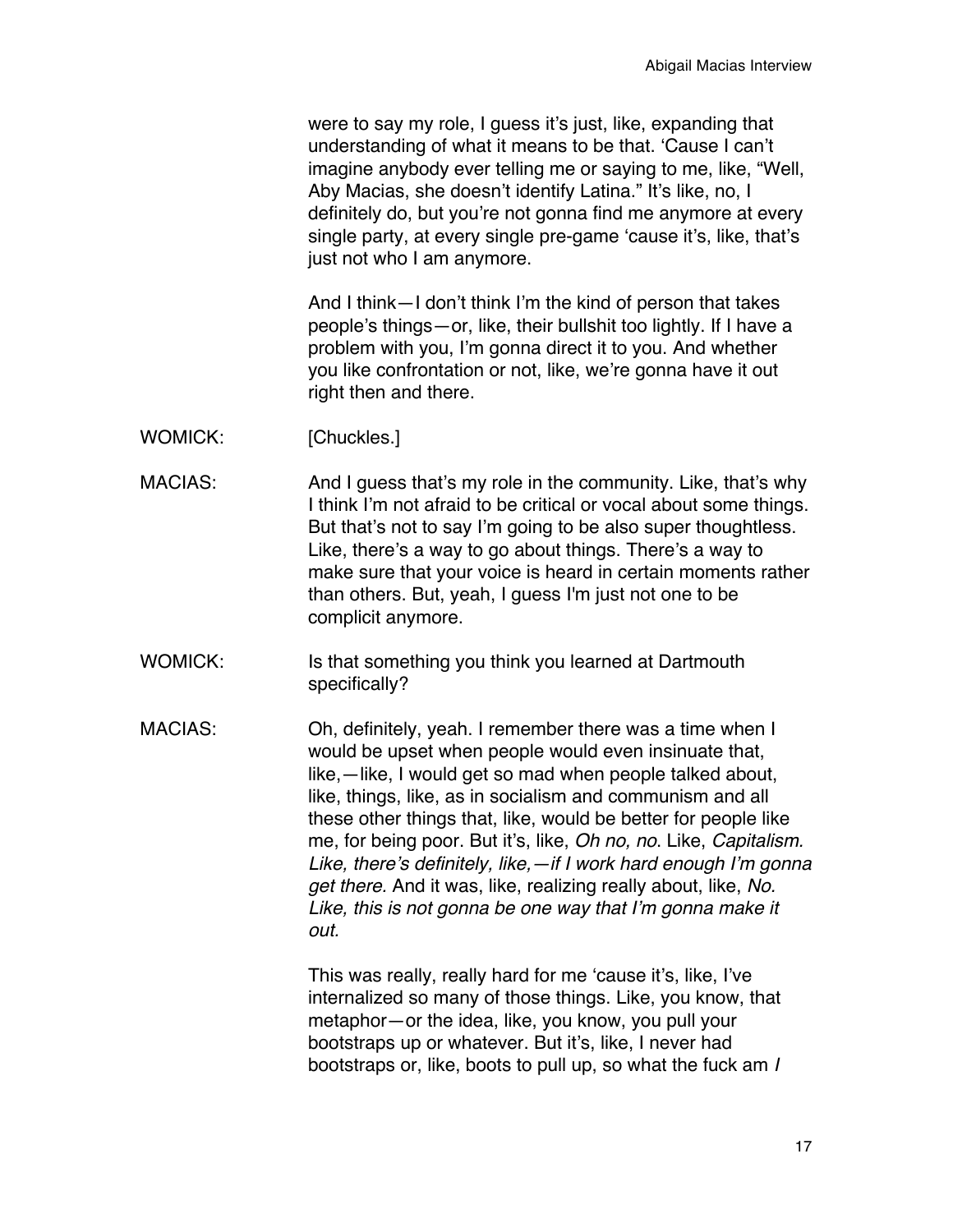gonna do or other people gonna do? It's been really, really hard.

And how uncomfortable I was when things like the Dartmouth Dimensions protest happened, when I was, like, "Why? Why did you have the protest? Why couldn't you do it another way?" It's, like, why not? Go. Do it.If that's what you feel you need to do to get your voice heard, okay. But I guess I realized more of my own biases and fear of retribution rather than recognizing the hurt that so many people have been put here through.

- WOMICK: Mm-hm.
- MACIAS: That was something I realized.
- WOMICK: Yeah. I think that's definitely been a resounding theme for a couple of years now: a bunch of people speaking out against the climate that Dartmouth has in general. Do you have any thoughts on that?
- MACIAS: Yeah. I'm happy I'm at a point at Dartmouth where I can see these things and understand them and not, like, just be so insular about them and be, like, *No, no, that's not me. I'm just here for my academics*, because I can't imagine that if I talk about, you know, leaving here with the tools I need to enact whatever change I want in my community, like,—that's gonna mean interacting with the people who, like, come from Dartmouth who are gonna be in the, like, key decisionmaking positions, whether I like it or not. I have to know how they're gonna go about not letting me enact that change. I have to be ready for it.

So I'm happy that that's happening. I'm not gonna be the person that goes,—who calls herself radical. I don't think I'm still there yet. I can't imagine what another system could be or what another role could be like rather than the one I know. But I know it can be better. I'm excited to know that, like, there's people who are willing to, like, put themselves out there, risk everything for some better tomorrow. That's cool.

- WOMICK: Mm-hm.
- MACIAS: 'Cause I'm not there yet, but I hope to one day be.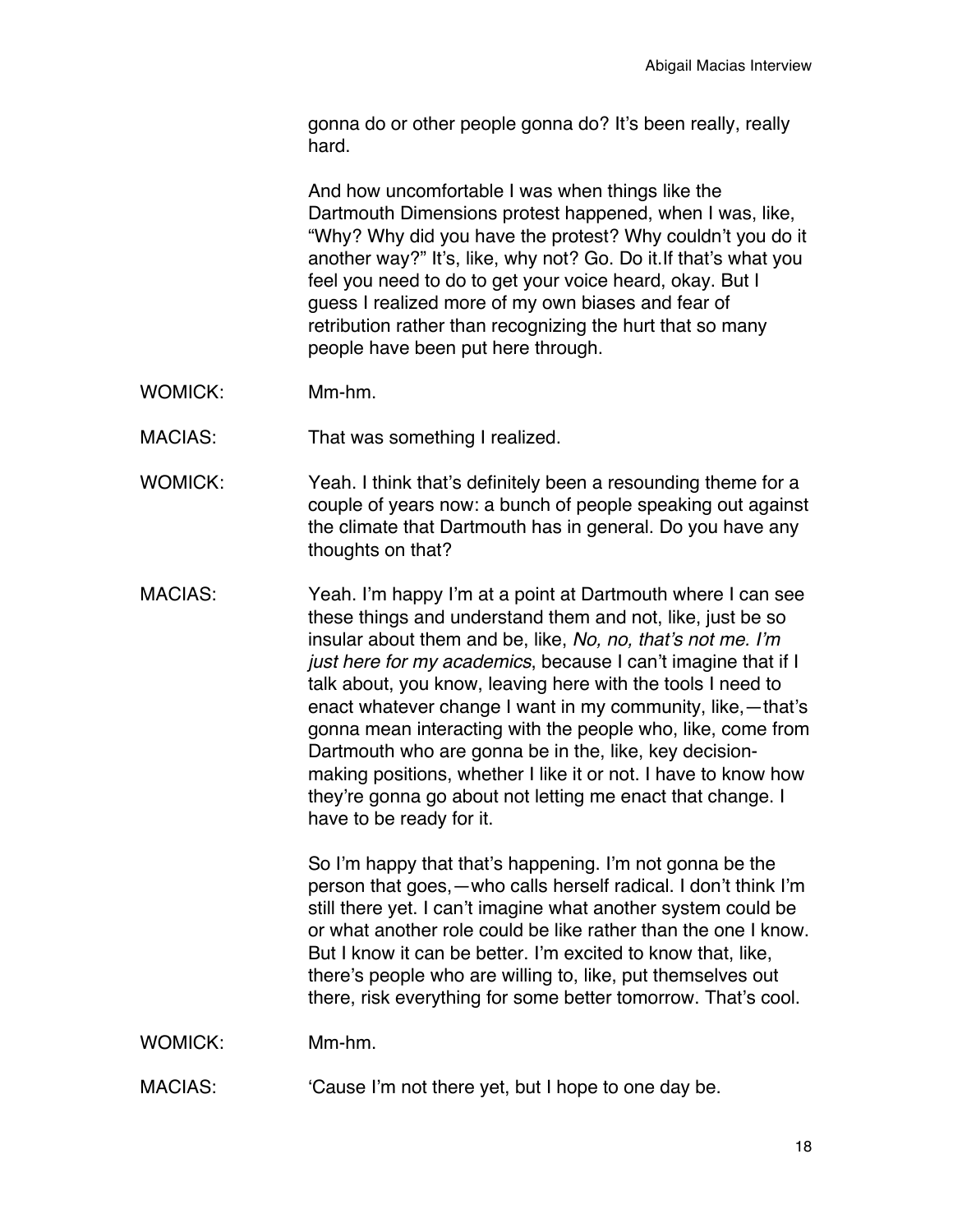- WOMICK: How do you feel, like, Dartmouth as an institution and the people actually at Dartmouth are responding to the people who are raising concerns?
- MACIAS: I think it's like a bad date. I don't—I mean, it's cool. Like, I read how they, the trustees, approved the whole nontolerance policy in regards to sexual assault. Great. *Great*. But then there's a whole problem of implementation, right? That's as long as, like, let's say you can post bail, you can hire the best lawyer, there are still mechanisms in place that are gonna allow those privileged few, who tend to be, like, the serial rapists, to get by. And I don't think until, one, you address things like—there's something not inherent but there's something already planted in you, whether you're drunk or not, that makes you think that you have a right to assert your will over anybody else's. And that's ingrained in so many other things, entrenched in so many, like, right? these systems of oppression that we talk about in the abstract term.

And it *is* scary to imagine that, like, you've maybe raised a child that, like, can feel no remorse, no empathy, can look at somebody and, like, submit them to all these things and be, like, *Whatever, like, I deserve this. I can do this.* And I think until we talk about those things, like, I could not care less about your policies. Like, let's talk about that and how, like, I can go to class and sit next to that same person that you're gonna praise for, like, writing—whatever, getting an A on that economics test. But he's probably gonna do so many messed-up things later on.

- WOMICK: Mm-hm.
- MACIAS: Like I don't think people are ready still yet to have that discussion. Like, why not blitz out a list to all of campus of everyone indicted for sexual assault? Like, I would want to know. I would want to know that person sat next to me in class—that person. I don't feel like we should still, like, try to accommodate their, like, moment of weakness or whatever. Like, no, fuck that. You should have known what you were doing all the time.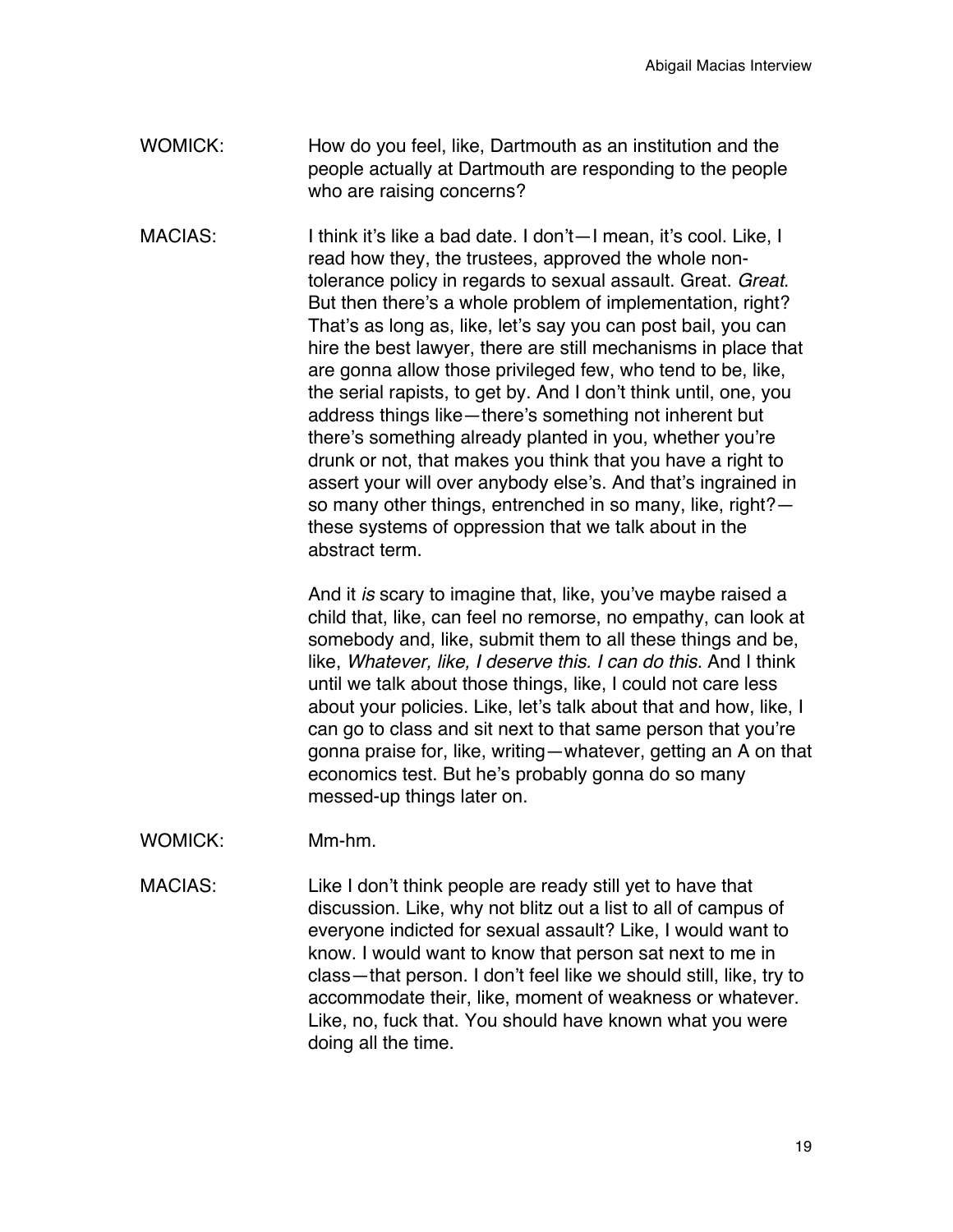Even then, if you're sorry, okay, if you really, like—I get it. You got it. But there's nothing to be said for that person that you inflicted that pain upon, and I have a hard time empathizing with those people who hurt them.

WOMICK: Mm-hm.

MACIAS: So it's, like,—that's just, like, nn-nn.

- WOMICK: So would you say that sexual assault is a huge problem at Dartmouth?
- MACIAS: Oh, totally. Totally, totally, totally. But it's, like,—[Pause]. It hurts me to know that the more I realize about Dartmouth—I don't know if I was always blind to it, but, like, you know, the fact that I could always count on my hands, like, all the women—and men and, you know, transgender people who've been assaulted here, to realize that there's something just, like, so insidious about thinking you have a right to these things and these people. I don't know what it is. I don't know where it starts from. I don't know how you can do away with it if it's already so deep in you, and the fact that you can hide it so well. Because you can.

Like, it's not—you know, people always talk about, like, you know, date rape, how those things happen. And it's, like, obviously you thought that person was okay and pretty, like, cool person up until that point, so it's, like, that's terrifying to me.

WOMICK: Mm-hm. Yeah.

So with that sort of in mind, do you think there is a type of person who has an easier time fitting in at Dartmouth?

MACIAS: Yeah. I think you don't even have, like,—like, let's say, okay, money is one thing, right? But you can, like, adopt the manners of money. Like, you can buy clothes from certain places. You can speak about certain things. But it's, like, the way you look definitely, I think, like, you know, one, if you're physically fit, right? You probably were, like, maybe, like, a rower or something in college, and that goes to you being going probably to some prep school in New England where you, like, did all these things. Like, you're used to this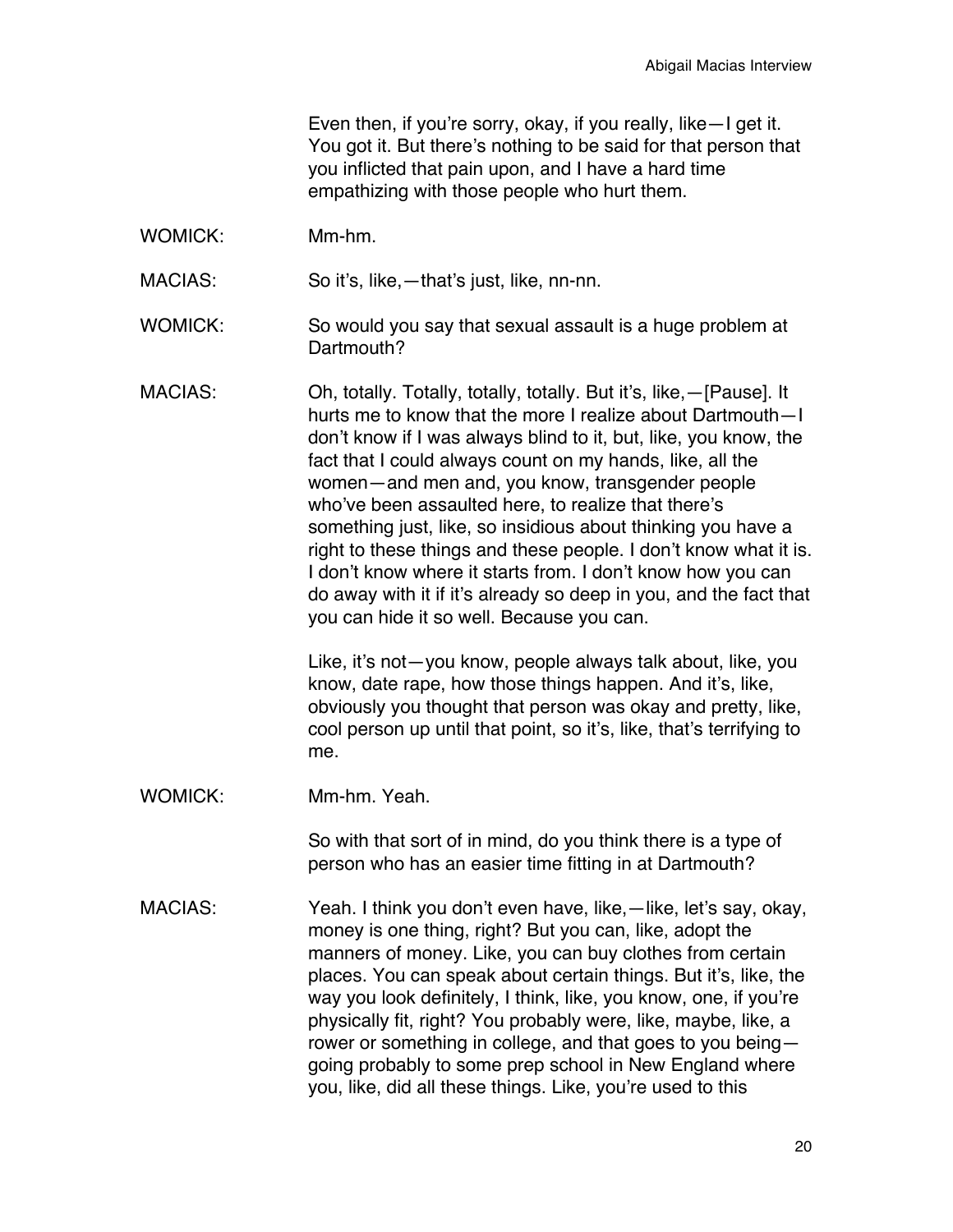climate. You know, like, you have—you just know the tacit codes that define places like this, and you don't have that much difficulty in like, switching environments, whereas other people who, like, maybe even if you are, like, a white person, but, like, what if you're from, like, rural Montana? I don't know. You're probably—it's not gonna be easy for you, either. Then there's so many things that are embedded within that, that I think—so I don't even know what you call it, class? I think it's the conflation of all these things. But I'm not willing to just say that it's money alone because it's definitely the way you look as well. 'Cause you could be black, you can be Latino, but if you're willing to be, like, *Okay, I'm gonna, like, adopt those ideologies*, you'll be fine.

WOMICK: Mm-hm.

MACIAS: But then I don't know how, like, I was in Collis the other day and this boy who's—clearly he's black, right?—he's black and he's sitting there with what I'm gonna assume, like, white-passing friends, were talking about how, you know, there was an ongoing debate whether Zimmerman was gonna fight, like, DMX. And he was so uncomforted by it. And, like, the people, his friends were just, like, "But why? Let's talk about it." He was like, "No."

> And then this moment's, like,—it was weird 'cause we looked at each other, and it's, like, "*We* know why you're uncomfortable. Like, me and my friends at our table, we know why you're uncomfortable. But you won't say it. You won't say that you finally reached that point where you realized, like, race is still a thing and everything you do cannot separate that, and that's unfortunate."

But I think, yeah, there's a certain way you can pass, you can get by a Dartmouth if you're willing to go by it.

WOMICK: Mm-hm.

MACIAS: If you, for one, want to be in a frat. Cool. Or a sorority. Like, that's one way, right?

- WOMICK: Mm-hm. Are you in a frat or sorority?
- MACIAS: Nn-nn. No.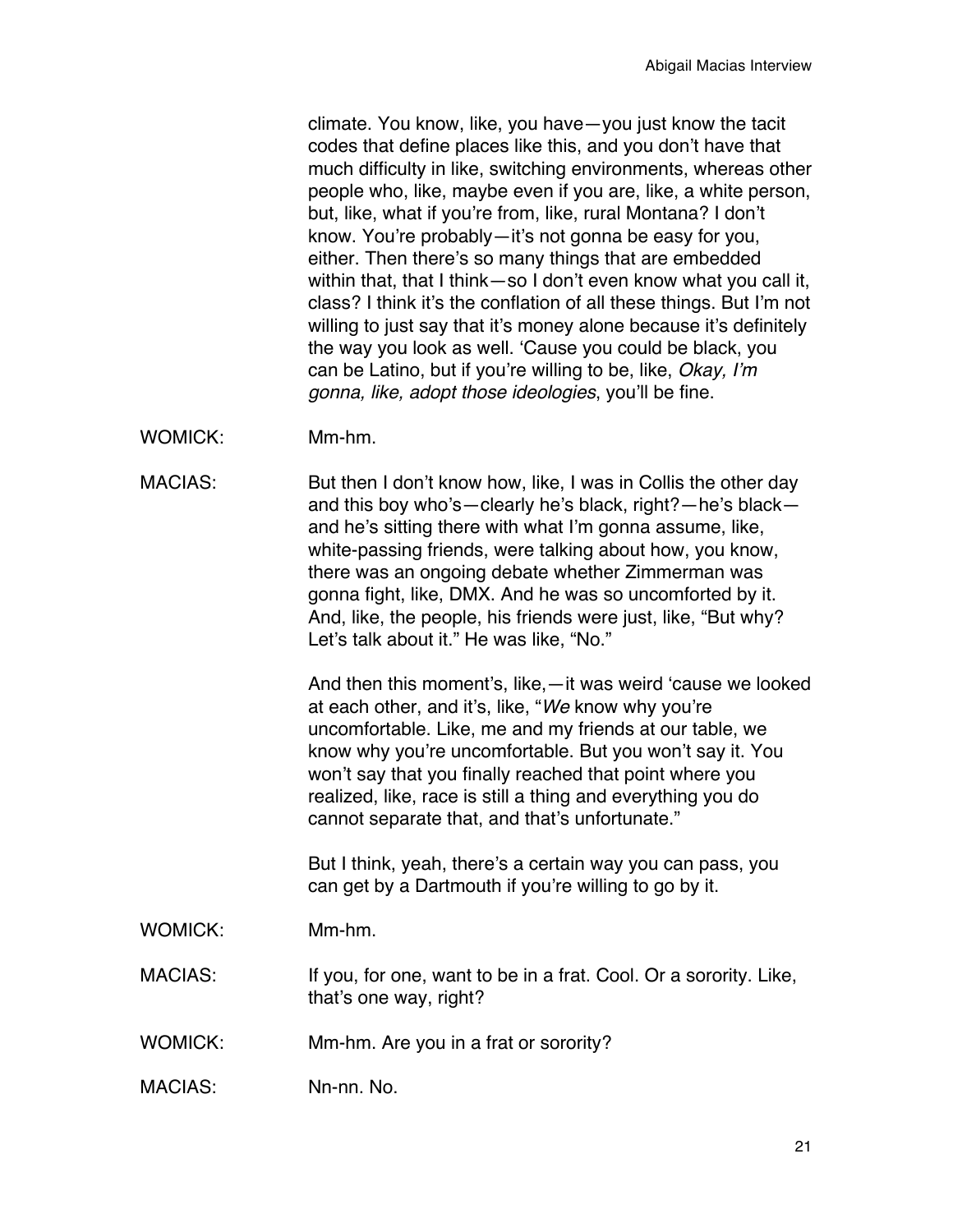## WOMICK: Did you ever consider it?

MACIAS: Yeah, yeah. During my sophomore—when I was in Brazil, the girls I went with were talking about doing rush, and they were so cool, right, that, like, I opened myself to the idea of at least doing rush. Like, *Oh, like, there are cool people here. Like, why wouldn't there more cool people to meet during rush, right?* So I did it. I went through it. But then, like, I could not bring myself, you know, to go through, like, the pref thing, the bid night. I was like—I dropped. And then that was sophomore fall.

> In my sophomore winter, I tried rushing the Latina sorority. That one—I just couldn't do it, either. I was, like, *No, this is not me.* And that's when I realized,—I was, like, *It's just not for me. Minority, mainstream, whatever. I just—I can't do it.*

- WOMICK: Mm-hm. What about it turned you off?
- MACIAS: I didn't like the idea that, like, they had to break me down to build me up. I was, like, *What? No.* Like, why can't you just, like, take what I already am like? We can grow together. Why do you need to break me down? I guess I didn't like that. And I think it goes back to the idea that,—you know, it's like I'd never, like,—if somebody's gonna impose something upon me rather than take what I already have as being worthwhile, I just, no—I'm very, like,—I have a visceral reaction to it.
- WOMICK: Mm-hm. What role do you think the Greek community over all plays at Dartmouth?
- MACIAS: For me, we often talk about it being very exclusive, right? But I quess it's exclusive if you care about it. For me, like, I probably haven't been to a frat basement since freshman winter, and I've never cared to. Like, that's not something I look forward to. So I guess it's something, like, that you really, really want to be part of, right? Like, it's gonna suck if you're not.

But for me, I think it's, like, a lot of people that I've met when they're not in frat basements are, like,—when they're not drunk in some contexts, they're just awkward. I don't know,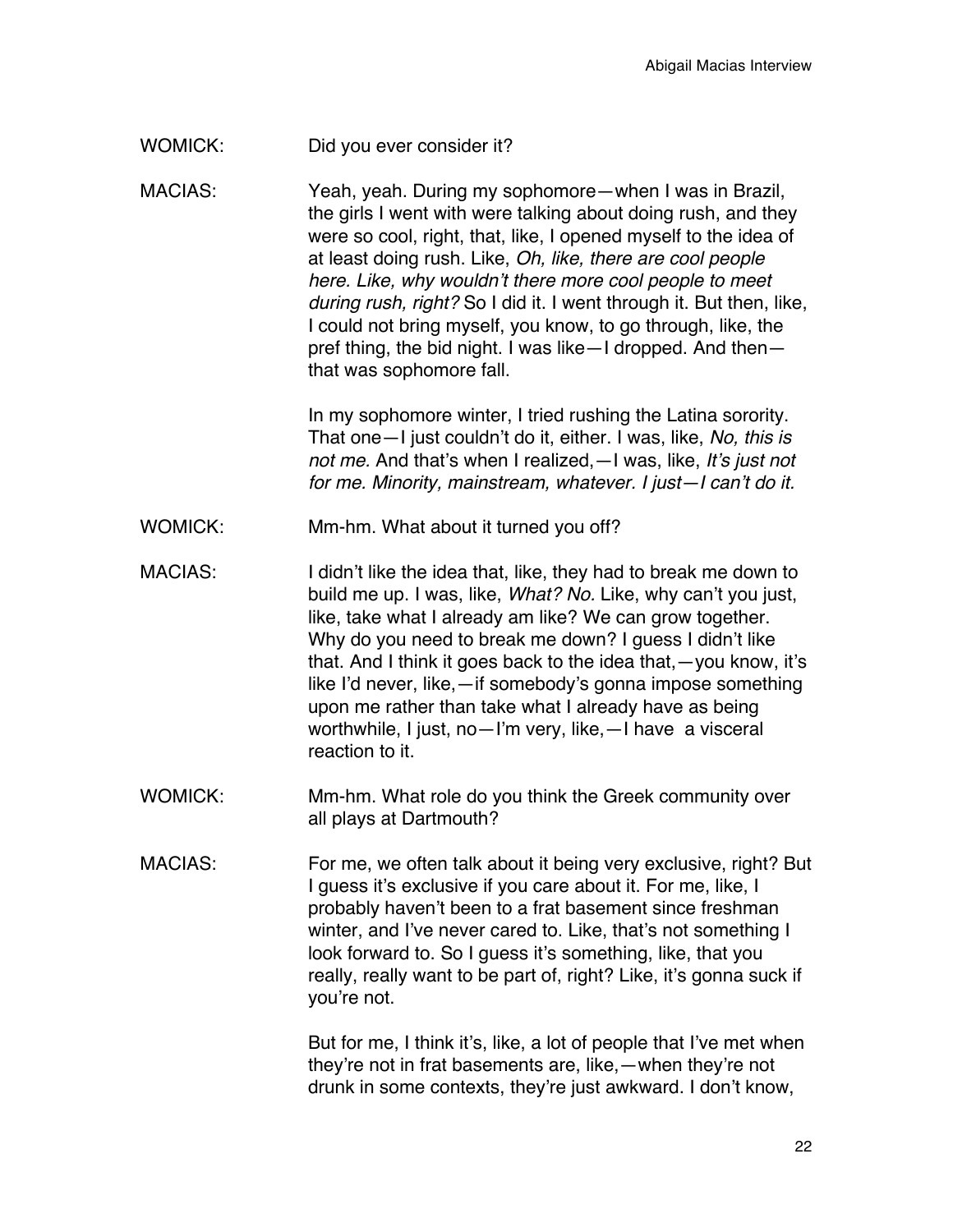these people have never, like, learned how to, like, say, "Hi. My name is So-and-so." Like, "What's your name? What do you like to do?" If—they've never understood how to have a basic conversation with human being. It's, like, so foreign to them that they, like, have to resort to, like, be in a basement where, like, anything goes, I guess.

And for me, I guess,—I come from a culture, you know, where, like, you drink while having a good time, not *to* have a good time. And I think the Greek culture is very *to* have a good time. And why that is, I'm still trying to figure it out.

And also, I don't know what it is of wanting to always be in some sort of club, right? I really don't know. It's, like, whatever. I guess when you're not, like,—I haven't been in all my life, so, like, the concept of being out is not, like, foreign or scary to me, whereas for some people, I really think that's a thing. And I guess they find some sort of, like, validation in them. I'm like, *If that's what you need, that's what you're gonna probably do.*

And whether it's the Greek system or something, but it's, like, you're always gonna find ways to create those same, like, groups, right?

- WOMICK: Mm-hm. Did you have any friends who did take part in those houses?
- MACIAS: In mainstream rush?
- WOMICK: Yeah.
- MACIAS: Yeah, totally, they're part of it. What, houses? Or what?
- WOMICK: How did that affect, you know, the years going forward?
- MACIAS: I think—yeah, like, right in the beginning, like, it did affect it in the sense that, like, that was their house. You know, like, *Sisters—whoo! Brothers—whoo! I wanna spend all my time with them*. But luckily the people will, like, you know—I guess they were always real. They were very genuine. They, like, realized the problems within it, and have either, one, removed themselves or gone inactive, so not completely remove themselves, right? Or have remained within them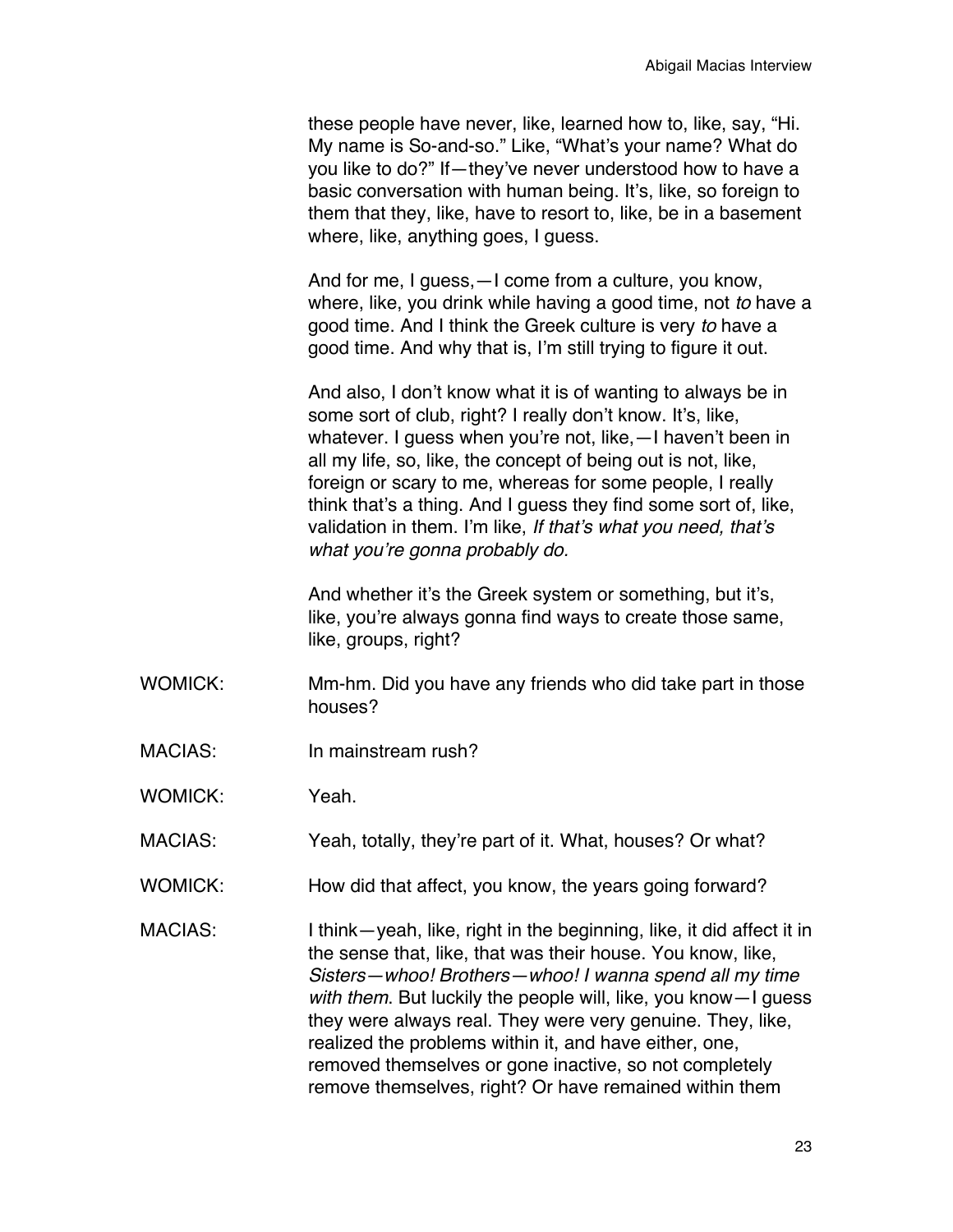because they still think they can change it in some way. More power to them.

But I think the other people who realize that, like, how even, like, you know, you're in the sorority system, you still in some way are complicit, you know, in the sexual assault that happens, and it's mostly in fraternities. They've realized that. But I don't know if they're, like, working to address it from the sense of guilt, which I don't think is any better from just, like, saying, like, "Oh, I'm sorry." I can't deal with guilt.

It's hard. Because then you make it about yourself, right? You don't make it about the issue at hand or about the other people who have, like, experienced the negative effects of that. I don't know if they're doing it because of that or because they genuinely care.

So I guess for me, it's, like, I still think they're trying to realize that. Like, for maybe, like, sophomore year, junior year they did a lot of fucked-up shit, and now in senior year it's, like, *Lemme try to make amends for that.*

- WOMICK: Mm-hm.
- MACIAS: So, like, it's that. And I'm, like, "I can't help you. I wasn't a part of that. I don't know what meetings are like. I don't know what your initiation or your bonding things were like that made you feel like you were so in tune with this person that you've realized now—they're probably a psychopath." I don't know what to do, because I haven't been a part of that.
- WOMICK: Mm-hm. So have you seen Dartmouth as a whole or any parts of it change during your time here?
- MACIAS: Change. Maybe not parts, but, like, the fact, like,—let's say, like, Dimensions. Like, three years ago, like, one of the key things I remember is, like, meeting someone, some foreign student who was, like a '13 or something, and have it, like, be such a big part of, like, how Dimensions was for me. It's never gonna be like that for someone again. Ever. Just because they've taken that component out. They've taken the sing and song, dancing out. They've added the whole, like, you know, sexual awareness discussion, and it's, like,— I like to think that it's not gonna, like, regress into, like, what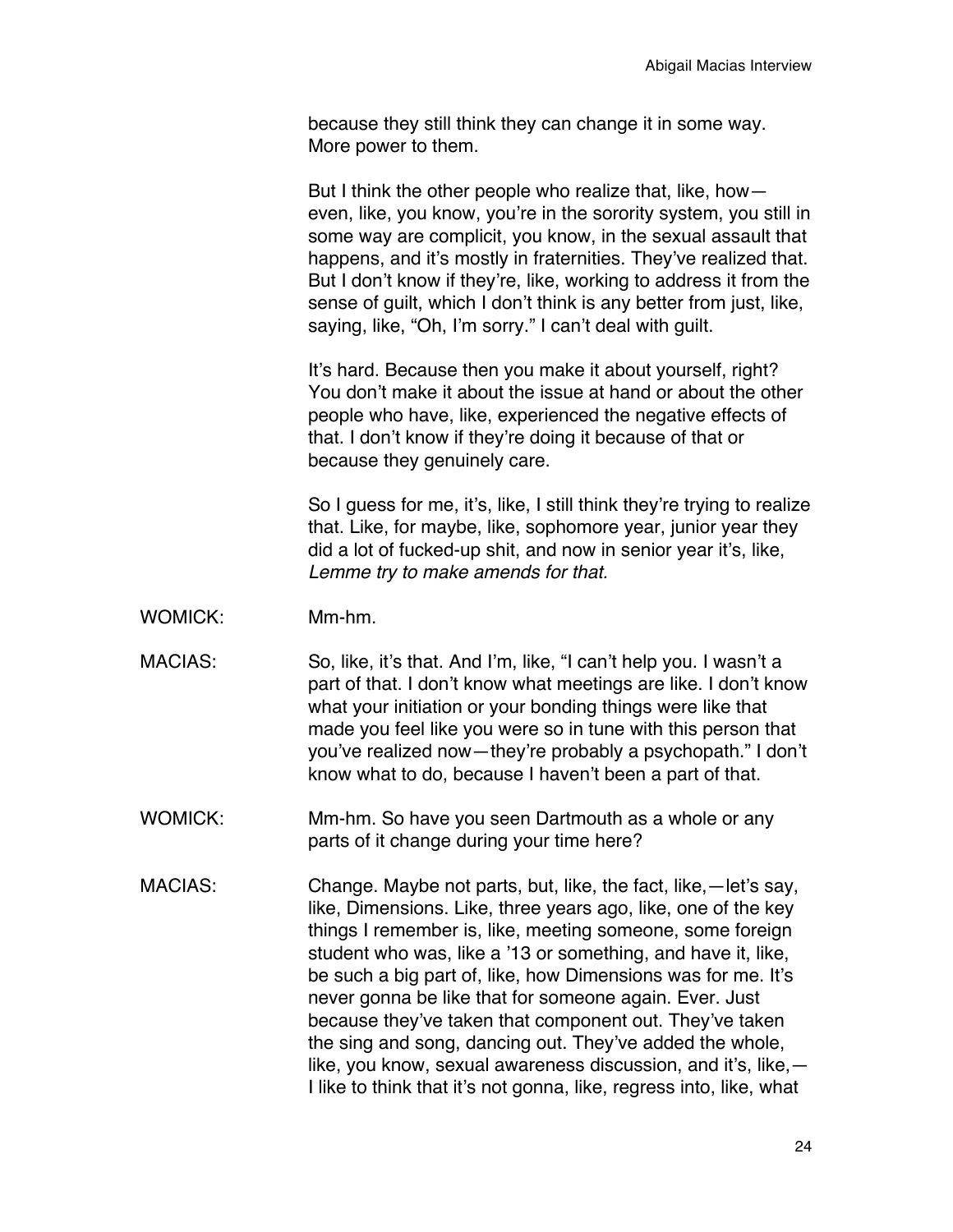it was and, like, try to, like, cover up Dartmouth's problems. Sing-along songs, great, but also do—maybe a discussion on –isms, all the –isms I think would be great, just 'cause too many people come into here and not have, one, the language to have the discussions but are just,—like, have never been pushed to do so. I think that'd be cool.

So I think that Dartmouth—I could have never have imagined that—I was, like, *Oh, Dartmouth's always gonna be, like, that, just sing-songy, happy place*, and I don't think it's gonna be like that, at least not for now.

WOMICK: Mm-hm.

MACIAS: Or at least to people who've been here, like, know that there's always gonna be push back in some way.

WOMICK: Mm-hm.

We've already talked about this a little bit, but why don't you really delve into how you think you've changed as a person during your time here.

MACIAS: How have I changed as a person? I think, one, okay, I've become comfortable with my sexuality and not feeling weirded out that, like, I don't have a word for it. It's like I said, right: I like people. And for a while, I felt like [sighs] I could not fit in with my friend circle, like, my guys or my girls, 'cause it's like, *Aby, make up your mind.* And I was, like, *No,*  like, *I don't want to. I don't have to. I'm cool being ambiguous.* So I think that's been really big for me 'cause when I go home now, my family is okay with it, too. And it's been huge for me to not, like, have to compartmentalize parts of my life, which I felt like I had to do before Dartmouth, for afraid of being, like, ashamed or whatever.

> I also think I've become more comfortable without, like,—you know, I've been broke my whole life. Like, being broke after Dartmouth—it doesn't scare me. It gives me the freedom to, like, maybe, like, take that, like, writing job I've always wanted to take, maybe get the taco truck that I've always wanted to get and just sell good food to people. Yeah, and getting to that point where it's, like, I know that I have a lot to offer, and in what capacity I offer that, I don't know.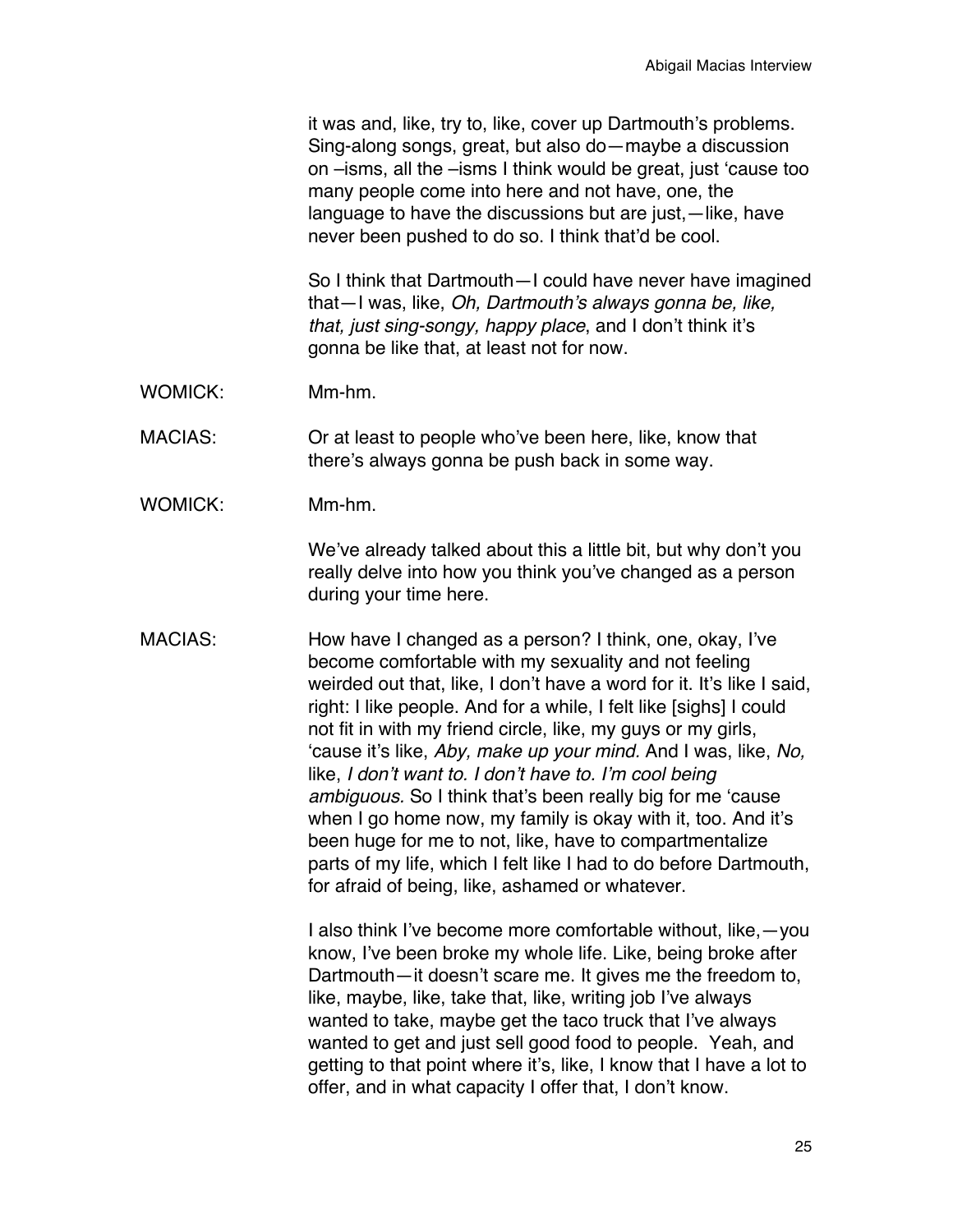But I couldn't have said that three years ago. I was, like, *No, I need to get a job. I need to, like,*—I needed to be with, like, some Fortune 500 company because that's what success means, and I don't think—I could never go back to that stage in my life, and that makes me so happy, 'cause I feel whole, and I'm excited about life all over again. And I wasn't like that when I came to Dartmouth—I was so scared and so, so worried that I was always gonna mess up. And it's, like, *I'm not gonna mess up. And if I do, okay. Minor bumps in the road. There's so many other things to worry about.*

- WOMICK: So thinking about the incoming class of '18s or I quess especially the ones who haven't committed to coming here yet but are considering it, what advice would you give them?
- MACIAS: [Chuckles.] Advice? I need to think about that. Besides, like, the most immediate thing that comes to mind is, like, take your swim test as soon as you can, 'cause I just passed it, like, last weekend and it was the best thing ever. I was so terrified that I wasn't gonna graduate.

But I guess I'd also have to say if there's regret I do have at Dartmouth, like, just 'cause, it would have been to, like, maybe not have started, like, my major earlier, for fear of not—my understanding of success aligning with that of the people I came here for.

I wish I would have taken an acting class. I wish I would have taken a painting class. I wish I would have taken a religion class and just allowed myself to explore more intellectual curiosities. I think I'd say just take random courses 'cause distribs, you'll get them out of the way.

- WOMICK: Mm-hm.
- MACIAS: Yeah. Go to grad school, right? I always say those things. Go to grad school somehow.
- WOMICK: [Chuckles.]
- MACIAS: So that's cool.
- WOMICK: Yeah.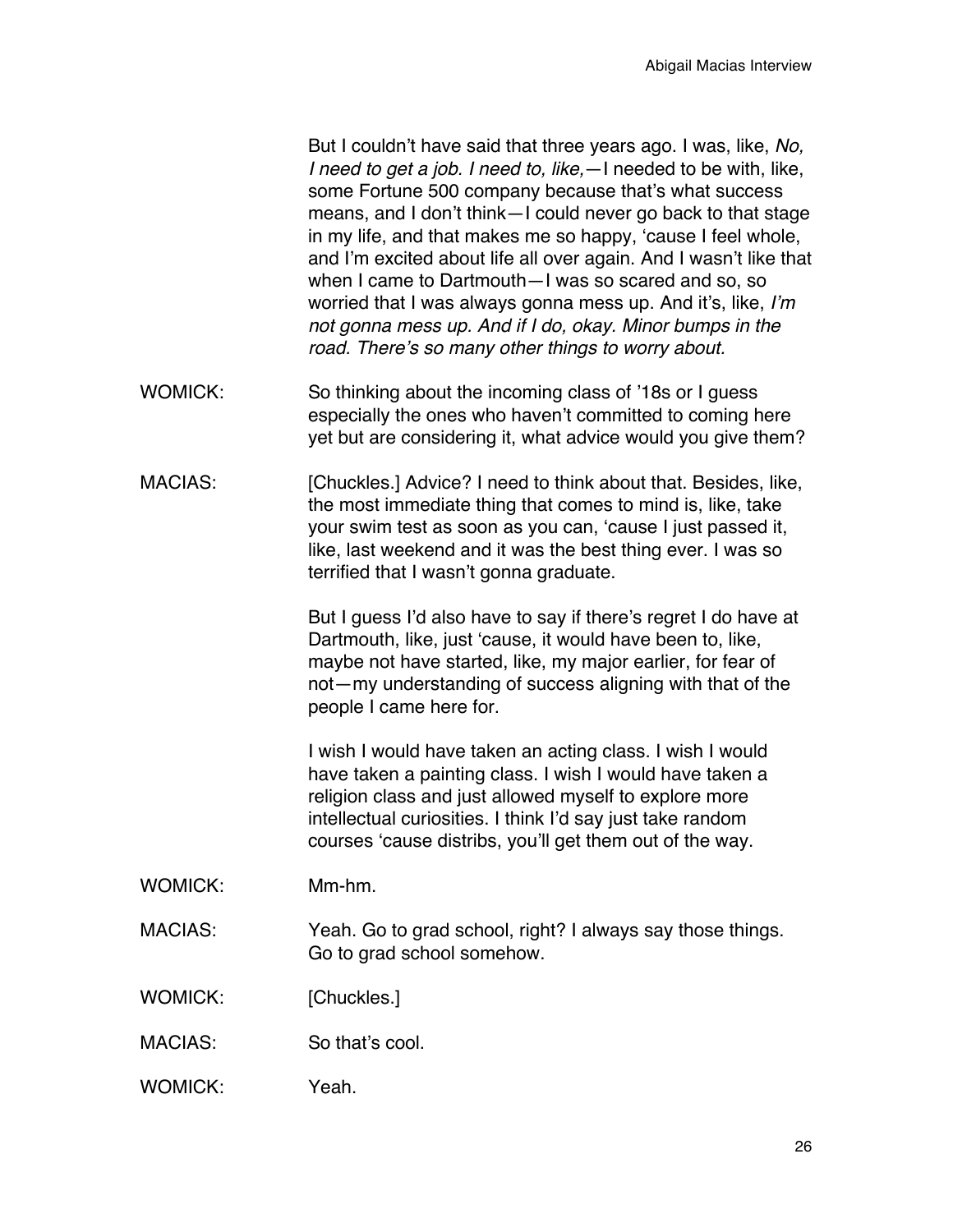So thinking ahead to the future, how do you see yourself being involved with Dartmouth at all in the future, as an alumna?

MACIAS: Yeah. Okay, I want to get my Ph.D., right?

WOMICK: Mm-hm.

MACIAS: But, like, I see myself being a professor, but I don't see myself always teaching at the collegiate level. Like, I want to get a Ph.D. in Chicano Studies because I just want to be an expert in, like, how my background and the changing demographic is gonna impact the United States as a whole, right? That's what I want to do. It gives me an opportunity to just spend six years really studying something that I love so much and reading cool stuff, and I get paid to do it. Pshht! I'm all about that.

> But I do see myself at some point, you know, going back to Nevada because even if I'm from L.A., like, the most formative experiences that I've had—you know, it was in Nevada that I went to high school, that I had the teachers who told me that, "You can do something, Aby. Go do it." Especially northern Nevada 'cause it's still, like, one of the most underserved regions in the United States.

I'll open my college access program that I want to have, teach there at the high school level 'cause I think there's still a huge gap, teach in a public school and maybe work my way up to become secretary of education for the State of Nevada. That's what my goal would be.

And then getting to that point—you know, like, if I would want to bring more resources to Nevada, you know, you have to, like,—you have to pull your plugs, right? You have to, like, call on Dartmouth—you know, make myself known as, like, some leader in education and be, like,—make Dartmouth want to be like, "Oh, Aby Macias went here," you know. Because what comes with that attention? Donations, all these other things.

So I guess I see myself using Dartmouth insofar as I know it's gonna want to use me.